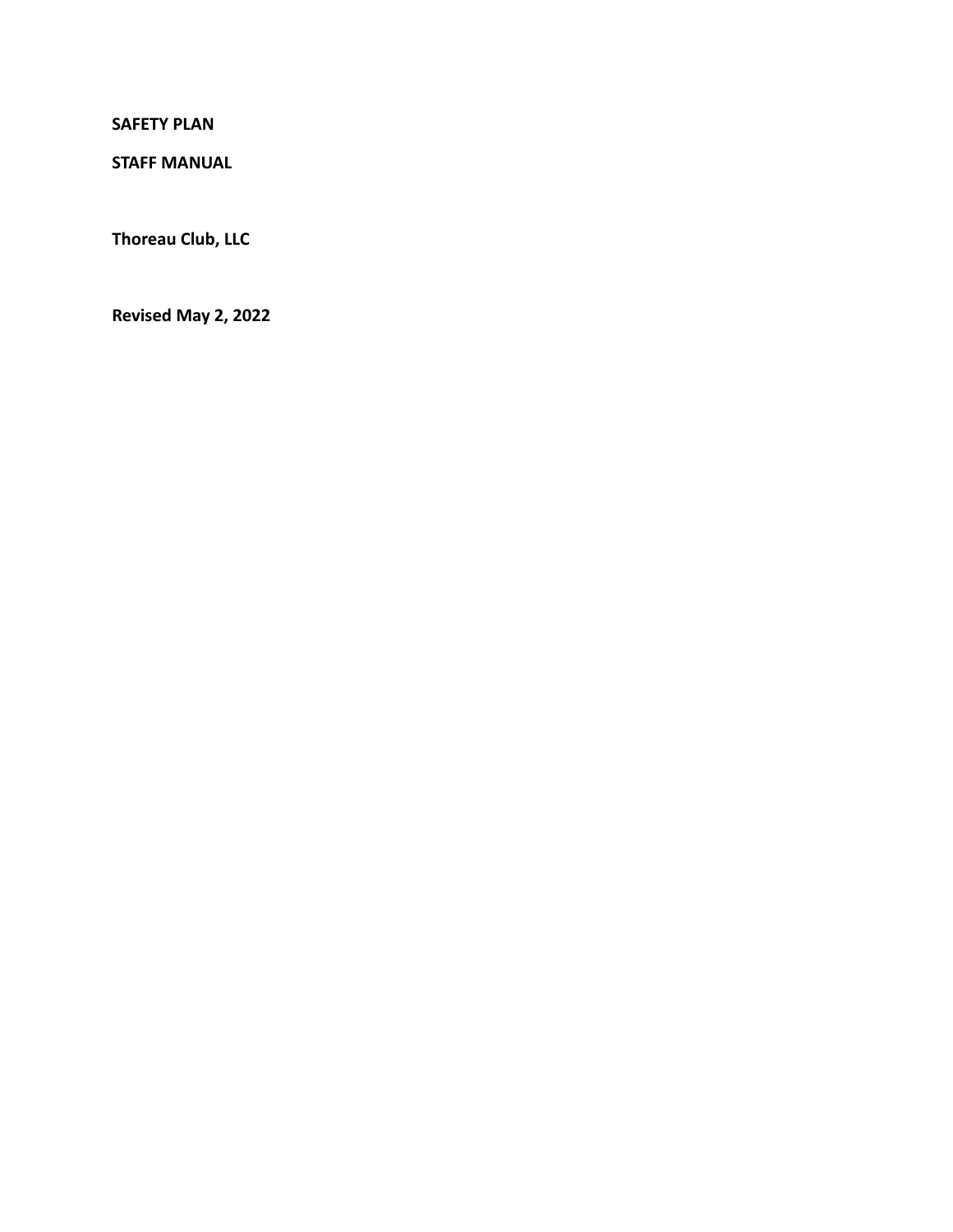# **Section 1: Our Commitment to Safety and Health**

Safety is no accident. The Thoreau Club is committed to achieving a culture of safety aspiring to "Zero Harm" in the workplace through continuous improvement of safety systems and procedures. This core standard applies to all activities undertaken by The Thoreau Club and must be promoted and supported by all employees at all levels.

The Thoreau Club is firmly committed and is proactive in ensuring a safe working environment on all projects and in all offices. Zero Harm, as a goal, is about continuous safety improvement and is based on these seven fundamental principles:

- 1. All employees at all levels to be fully aware of their responsibilities for their safety and the safety of their co-workers.
- 2. Injuries and diseases are preventable.
- 3. No task is that important that it will compromise the health and well-being of you,

your teammates and others on site, nor will it compromise the work environment.

- 4. Identify all hazards and manage risks associated with them.
- 5. Health and safety performance shall always be reviewed and improved.
- 6. Provide feedback to employees regarding their successful contribution to safety

through reward programs.

7. Communicating up-to-date information to all employees so they improve their

knowledge of safety issues and solutions.

The Thoreau Club is committed to the empowerment of all employees, such that any employee may report an unsafe condition, safety hazard, and/or unsafe act without fear of reproach.

At The Thoreau Club, we believe that greater employee involvement and participation will result in the achievement of a Zero Harm safety record, improved productivity, and a higher quality of work. The monitoring of safety performance is an important management tool and is a significant part of the ongoing assessment of all employees.

Providing safe and effective tools and support such as this Safety Plan, safety training, example setting by supervisors, and communication towards desired goals are a part of achieving such participation. Further methods employed by The Thoreau Club to involve all employees in safety include internal surveys and audits pertaining to various areas of safety.

The Zero Harm goal can only be achieved through the safety awareness and commitment of all employees.

### **Keith Callahan, Owner and General Manager**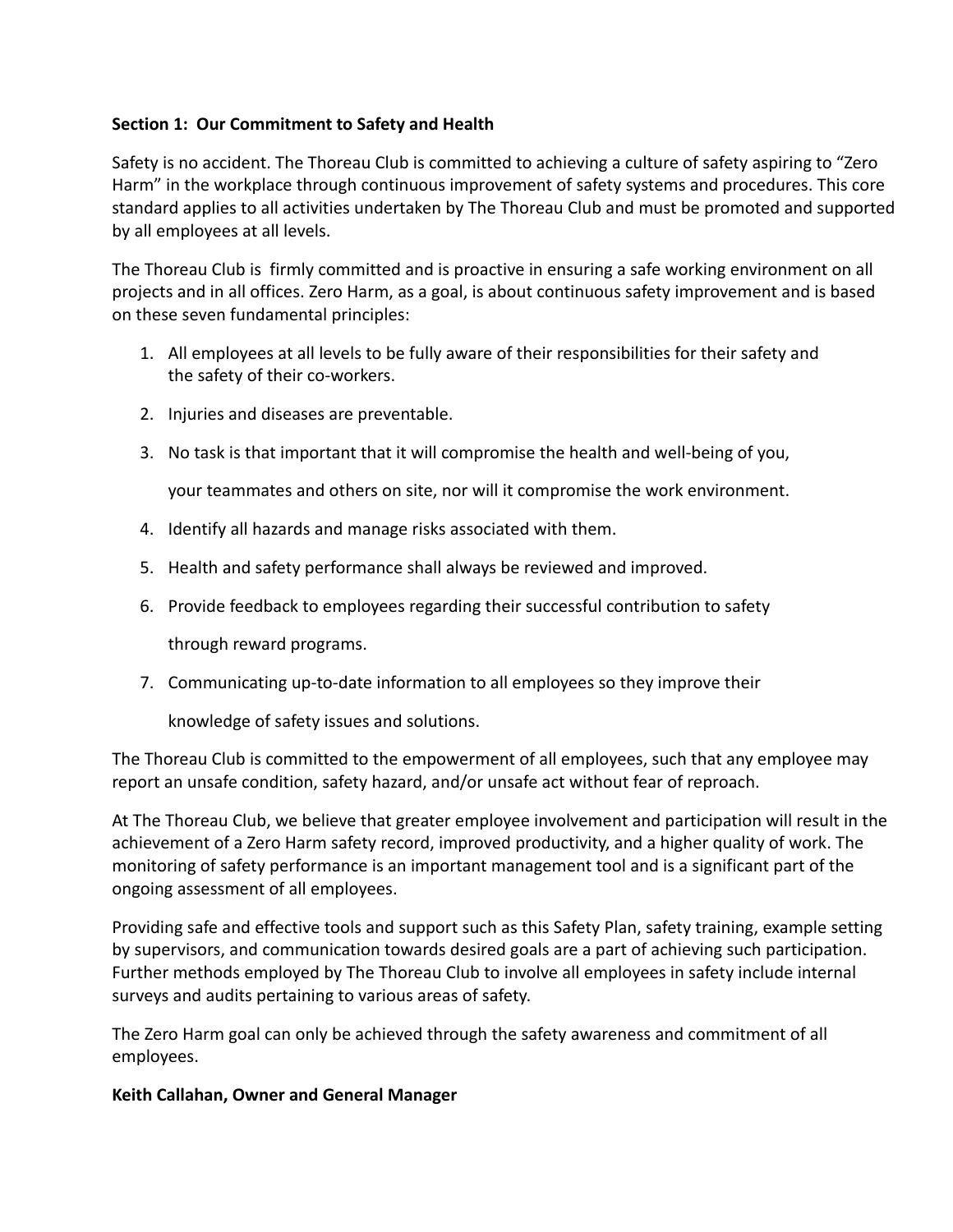# **Section 2: Safety Council**

# **Safety Council Organization**

The purpose of the Safety Council is to help reduce the risk of workplace injuries and illnesses and ensure compliance with federal and state health and safety regulations. This Council has been established to recommend improvements to our workplace safety program and to identify corrective measures needed to eliminate or control recognized safety and health hazards. The Safety Council consists of varying representative members of our organization.

Keith Callahan: General Manager

Brian Cioci: Director of Fitness

Julie Evans: Director of Member Services

Steven Evans: Director of Facilities

Bronwen Faubert: Group Exercise Manager

Kelly Frissora: Director of Operations

Sam Gottlieb: Director of Aquatics

### **Responsibilities**

Developing safe work practices.

Crafting written safety programs.

Leading safety training.

Conducting workplace inspections and safety audits.

Reviewing incidents, near misses, accident investigation reports, claim summaries and loss analyses to prevent recurrences of similar incidents.

Establishing dispute resolution procedures.

Proposing and creating safety checklists.

Promoting employees' interests in health and safety issues.

Providing a forum in which employees and supervisors can discuss health and safety issues and collaborate on solutions.

### **Meetings**

Safety Council meetings are held quarterly, or more often if needed. A Council Secretary will record meeting minutes on a rotating schedule and will post the minutes of each meeting to a publicly viewable database within one week after each meeting. See "Meeting Minutes" template on the following page.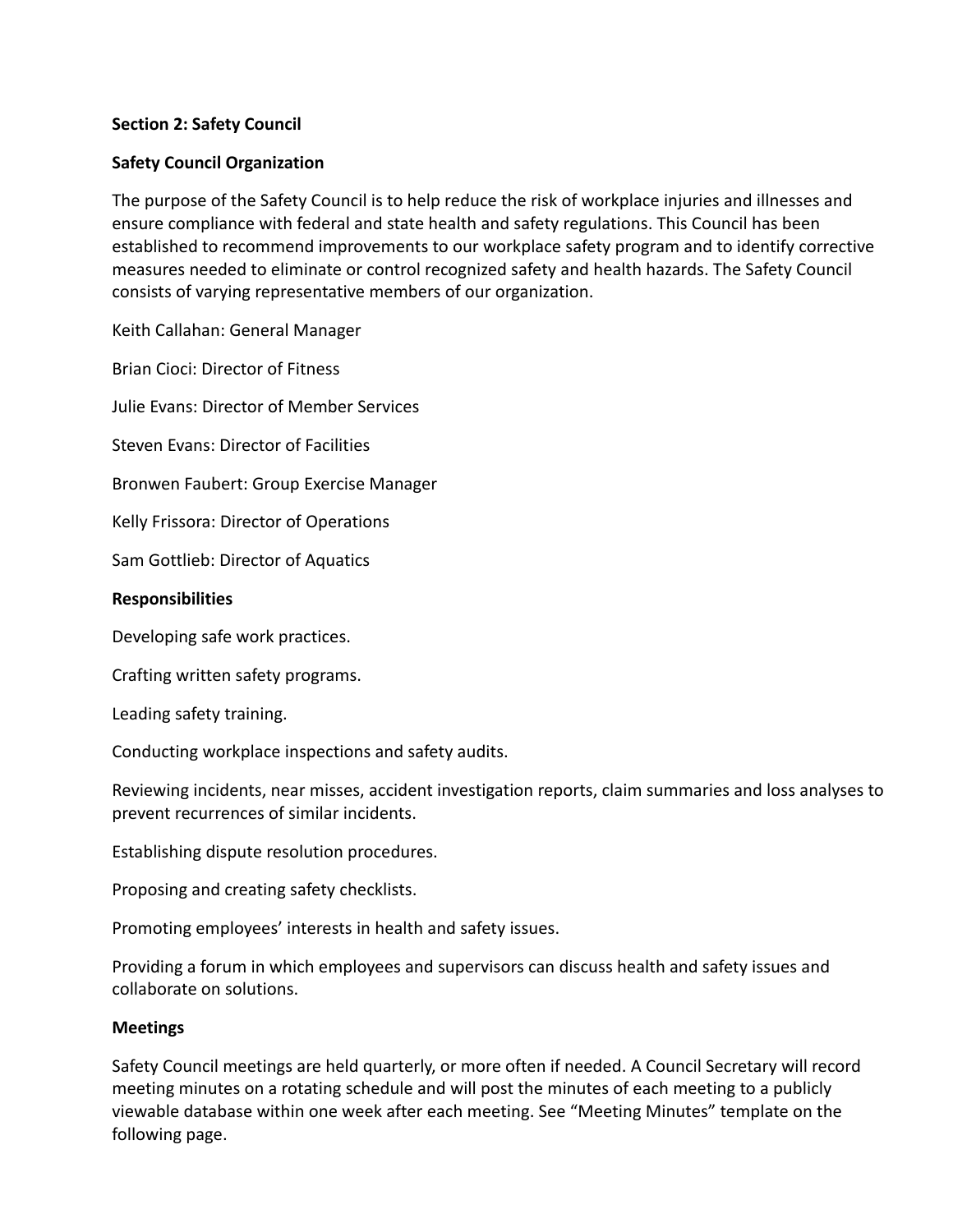# **Safety Council - Meeting Minutes**

Date of Council Meeting:

Time:

Minutes Recorded by:

Names of Members in Attendance

# **Standing Action Items**

Review of Accidents Since Previous Meeting:

Recommendations for Prevention:

Recommended Updates to Safety Program:

Suggestions from Employees:

Upcoming Action Items: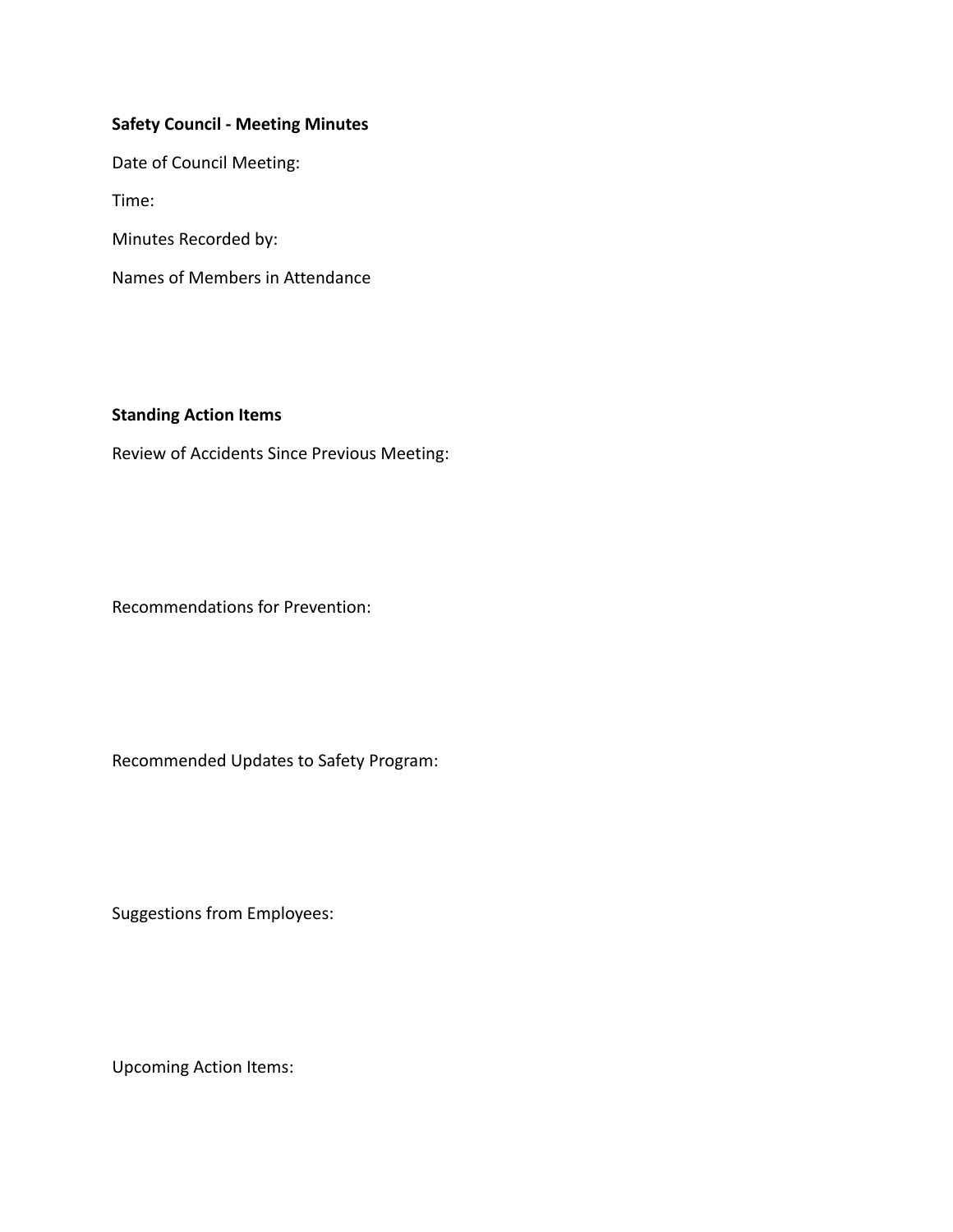# **Section 3: Safety Training**

# **Safety and Health Orientation**

Workplace safety and health orientation begins on the first day of initial employment or job transfer. Each employee has access to a copy of this safety manual, through their supervisor, for review and future reference, and each employee will be given a personal copy of the safety rules, policies and procedures pertaining to their job. Supervisors will ask questions of employees and answer employees' questions to ensure knowledge and understanding of safety rules, policies and job-specific procedures described in our workplace safety program manual.

All employees will be instructed by their supervisors that compliance with the safety rules described in the workplace safety manual is required on their first day of work. Every training is documented and records are maintained with staff files.

# **Job-Specific Training**

Supervisors will initially train employees on how to perform assigned job tasks safely.

- Supervisors will carefully review with each employee the specific safety rules, policies and procedures that are applicable and that are described in the workplace safety manual.
- Supervisors will give employees verbal instructions and specific directions on how to complete their work safely.
- Supervisors will observe employees performing their work. If necessary, the supervisor will provide a demonstration using safe work practices or remedial instruction to correct training deficiencies before an employee is permitted to do their work without supervision.
- All employees will receive safe operating instructions on seldom-used or new equipment before using the equipment.
- Supervisors will review safe work practices with employees before permitting the performance of new, nonroutine or specialized procedures.

### **Periodic Retraining of Employees**

All employees will be retrained semi-annually on safety rules, policies and procedures, and when changes are made to the workplace safety manual.

Individual employees will be retrained after the occurrence of a work-related injury caused by an unsafe act or work practice, and when a supervisor observes employees displaying unsafe acts, practices or behaviors.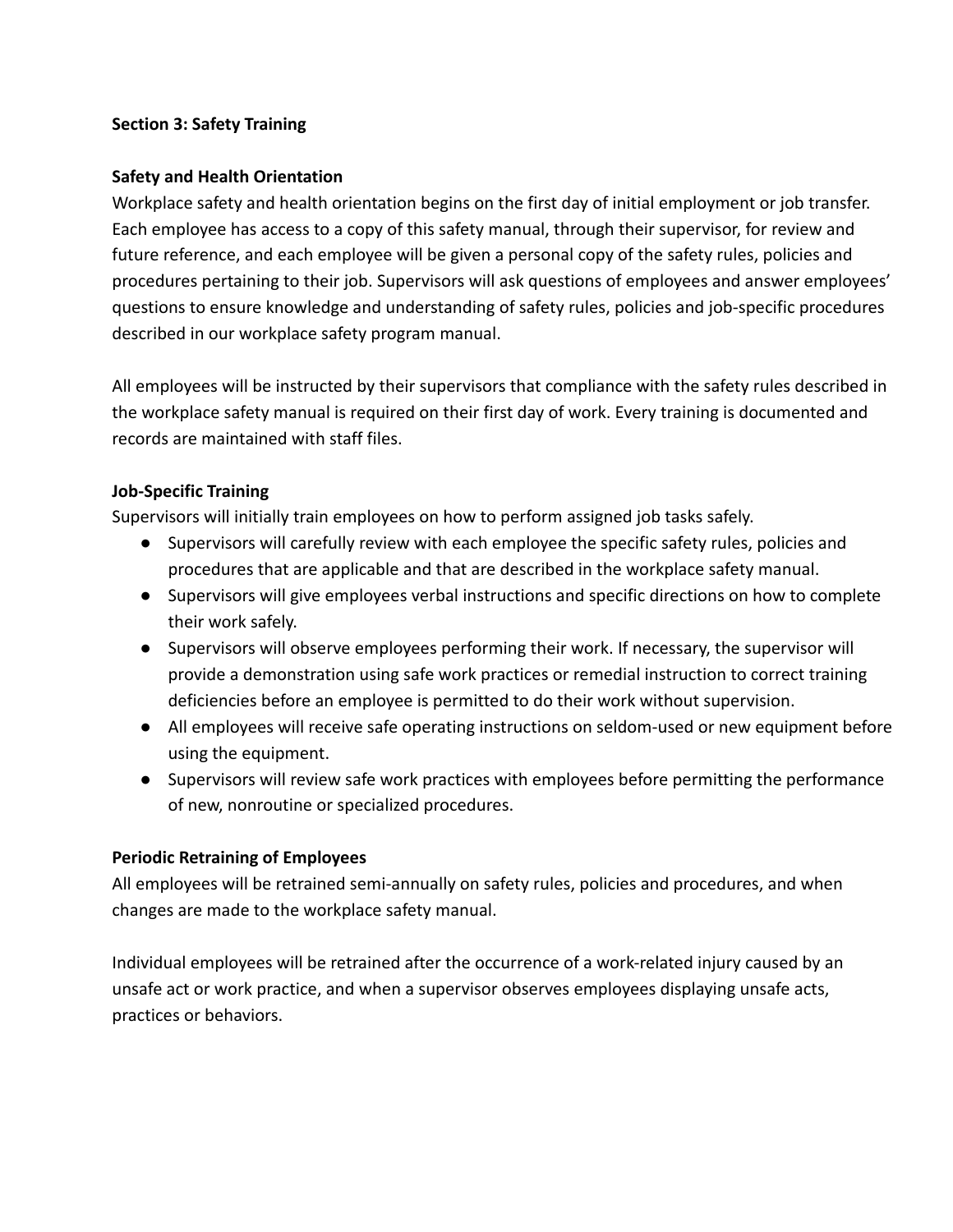# **New Employee Safety Training Orientation**

Safety Council Representative (SCR):

New Employee (NE):

Date:

| Safety Topic                                                                                                       | <b>SCR Initials NE Initials</b> |  |
|--------------------------------------------------------------------------------------------------------------------|---------------------------------|--|
| Safety Responsibility                                                                                              |                                 |  |
| Employees are responsible for their own safety.                                                                    |                                 |  |
| Employees are encouraged to ask questions and challenge unsafe practices.                                          |                                 |  |
| <b>Fire Safety</b>                                                                                                 |                                 |  |
| Location of fire alarms and fire extinguishers                                                                     |                                 |  |
| <b>Emergency Action Plan: Fire Emergency</b>                                                                       |                                 |  |
| <b>First Aid</b>                                                                                                   |                                 |  |
| Locations of AEDs and First Aid kits.                                                                              |                                 |  |
| Emergency Action Plan: Injury & Medical Emergency                                                                  |                                 |  |
| Heat-related & Cold-related Illness                                                                                |                                 |  |
| <b>Hazardous Materials</b>                                                                                         |                                 |  |
| Location of SDS binders                                                                                            |                                 |  |
| <b>Emergency Action Plan: Hazardous Materials</b>                                                                  |                                 |  |
| <b>Other Safety Concerns</b>                                                                                       |                                 |  |
| Safe lifting & back injury prevention                                                                              |                                 |  |
| Emergency Action Plan: Code Adam (Missing Person)                                                                  |                                 |  |
| Emergency Action Plan: Active Shooter & Other Workplace Violence                                                   |                                 |  |
| <b>Reporting Accidents</b>                                                                                         |                                 |  |
| It is critical to report all work-related accidents and injuries to your supervisor.                               |                                 |  |
| Contact Rob Wood, Director of Human Resources, at rob@thoreau.com to report<br>work-related accidents or injuries. |                                 |  |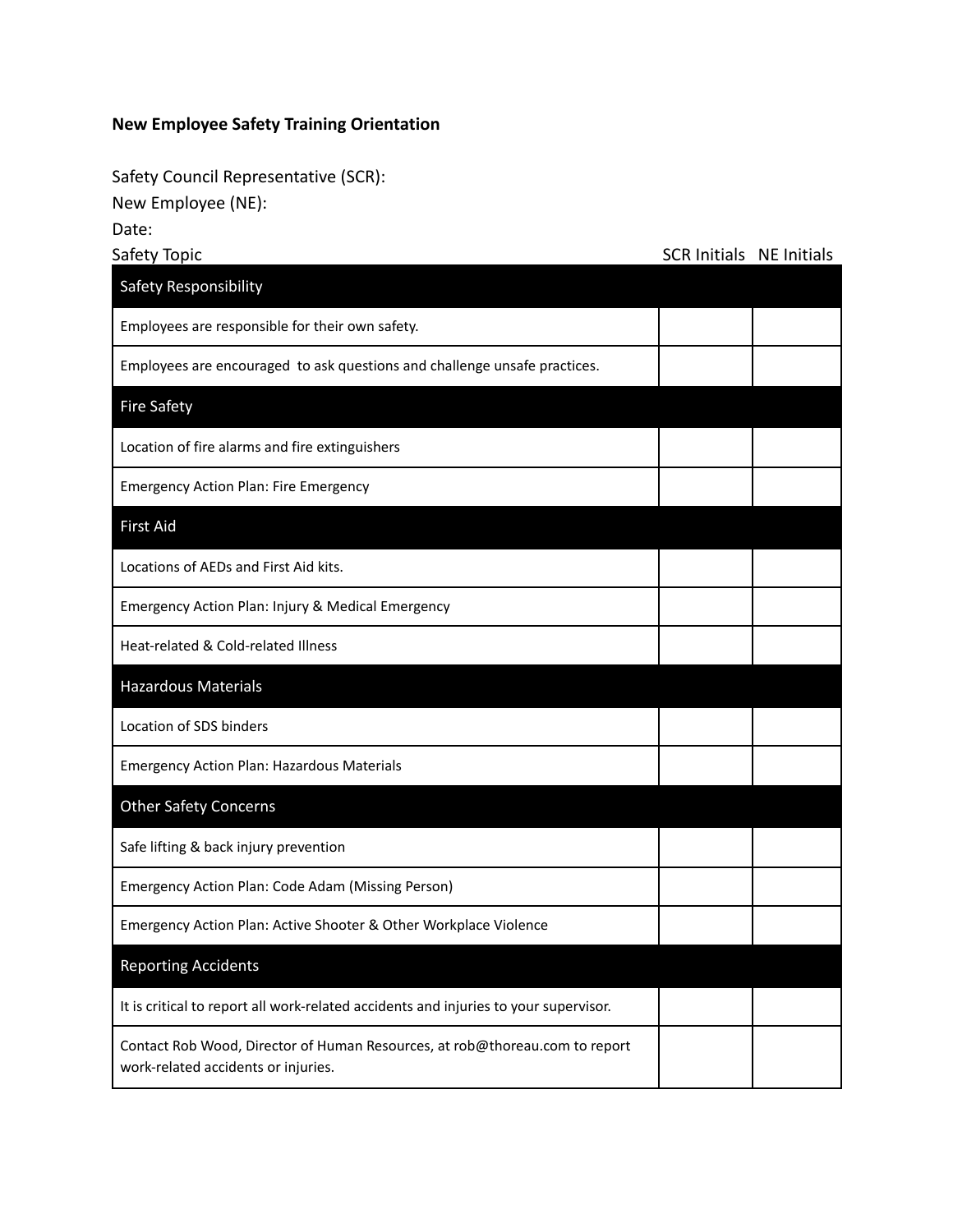# **Section 4: Safety Inspections**

A safety inspection is an on-site walk through to identify potential hazards to members, employees and visitors and options for remedial action. Safety inspections will take place both inside and outside of the buildings and premises. A review of safety equipment (Emergency eyewash, shower, fire extinguishers, first aid kits, etc.) is also completed to verify proper working order.

After completion of a safety inspection, the responsible area supervisor, facilities and maintenance director and appropriate personnel is contacted for remedial action. These actions prevent future incidents, injury/illness, or property/equipment damage.

# **Scheduling**

- An annual, quarterly, monthly, and weekly, and potentially daily checklist will be created and completed as designated by the safety inspection team. The checklist will encompass the entire property from equipment, machinery, PPE, and medical supplies.
- A calendar will be developed that guides staff as to when safety inspections will occur.
- Upon completion of the inspection the safety inspection will be given the report and notified of any potential hazards. The safety team will take appropriate action if necessary to remove, resolve, or replace any safety issues or materials that may have arisen.

# **Record Keeping**

- A separate file or section of a document will be designated for each section or location in the club. Covered material will include potential areas where hazards may occur.
- The file or section will have a section specific log to document the hazard as well as any potential safety notes. The notes will detail what steps will take place to resolve the hazard. Furthermore a timeline will be created showing what vendors or actions will take place.
- Should it be necessary any incidents will be reported in the OSHA 300 log.

### **Inspection**

● Based on the calendar a schedule is developed to delineate all inspections to be completed on a regular basis. Inspections verify that all equipment, furnishings, and locations of the property are in safe working order, esthetically pleasant, clean, and free of safety hazards

### **Follow – up**

- A follow up system will be implemented for the safety inspection team. The inspection team will check in with essential personnel involved with any hazardous situations to ensure that:
	- The situation has been addressed or eliminated.
	- Implement corrective actions to limit the potential for a similar occurrence in the future.
- A Safety Program Review should occur annually and is designed to identify and prioritize areas for continuous improvement. Although certain programs are required to be periodically reviewed to comply with OSHA standards, the various types of assessments, surveys,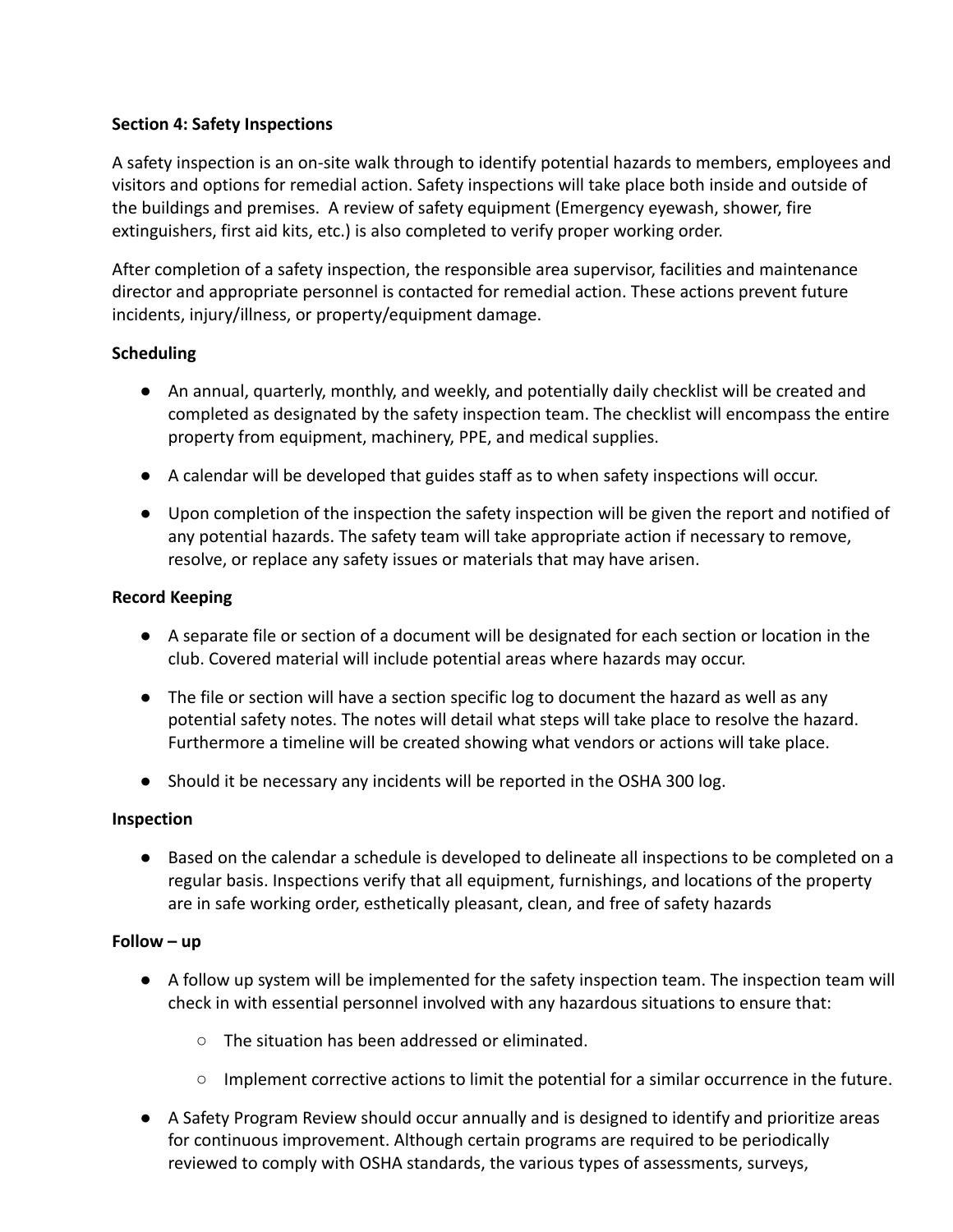inspections, and interviews do not exist to check a box. They provide insight into the effectiveness of your safety programs and information on how we might improve upon what we have in place. By proactively assessing our programs, we identify risks before events occur or before outside assessments identify these risks for us. This allows the Company to demonstrate proactive management of the program.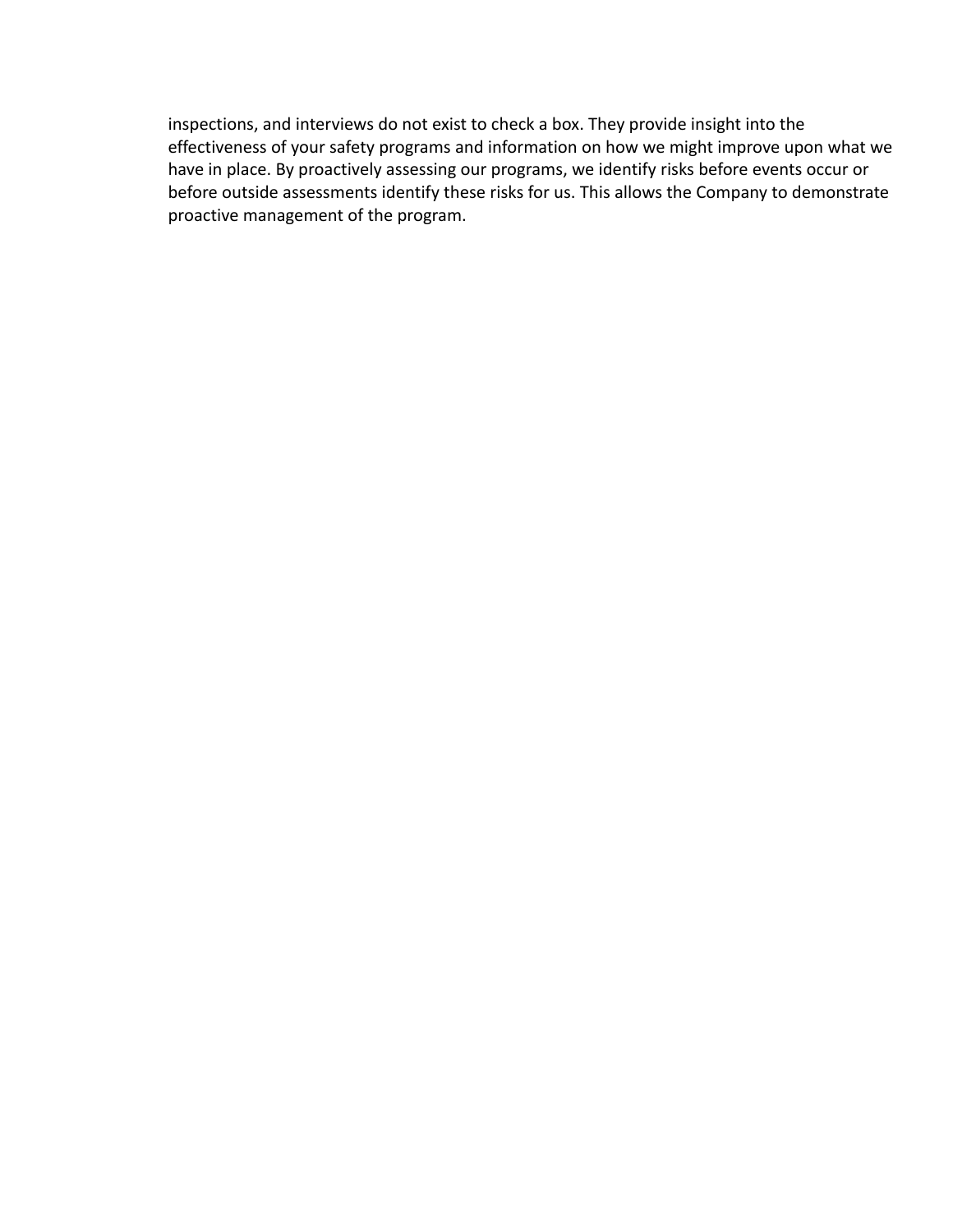# **Section 5: Preventative Maintenance**

In order to provide a safe environment for members, employees, and visitors, a preventative maintenance program has been implemented to promote the maintenance of facilities and all equipment in a state of good repair and condition. Routine inspections promote safety throughout the facility and aid in keeping equipment and operational systems in good working order and operating in accordance with manufacturer's guidelines. Regular inspection, and replacement or repair of equipment and systems will contribute to preservation of the facility's assets.

Preventive maintenance (PM) is the care and servicing by personnel for the purpose of maintaining equipment and facilities in a satisfactory operating condition by providing for systematic inspection, detection, and correction of incipient failures either before they occur or before they develop into major defects. Maintenance includes tests, measurements, adjustments, and parts replacements that are performed specifically to prevent faults from occurring.

# **Scheduling**

- An annual inventory of all equipment is completed and documented along with a planned preventive maintenance, repair anticipation and long-range replacement plan.
- Based on the inventory inspection, a calendar is developed that guides the employees and vendors in completing timely servicing and maintenance of all equipment. The calendar lists the PM due on a daily, weekly, monthly, and annual basis
- The Preventive Maintenance is completed in accordance with the defined procedure. When manufacturer's guidelines are available, PM is completed in accordance with the manufacturer's guidelines. "Equipment" includes items owned by the facility, supplied by a vendor, leased, or rented

# **PM Record Keeping**

- A separate file or section of a document will be designated for each piece of equipment that may require PM. Covered material will include the maintenance procedure for each fixture or piece of equipment, as well as any instructional manuals. The required parts and material list will also be noted
- The file or tabbed section includes a fixture/equipment-specific log to document maintenance completion. The record notes whether PM is provided and whether any problems in servicing were identified. If problems are identified, the corrective action taken is recorded
- In the event that maintenance cannot be completed, the reason is noted along with the action plan for completion

### **Inspections**

- A schedule is developed to delineate all inspections that are to be completed on a regular basis. Inspections verify that all equipment and furnishings are in working order, esthetically pleasant, clean and free from safety hazards
- Inspection checklists are developed for at least: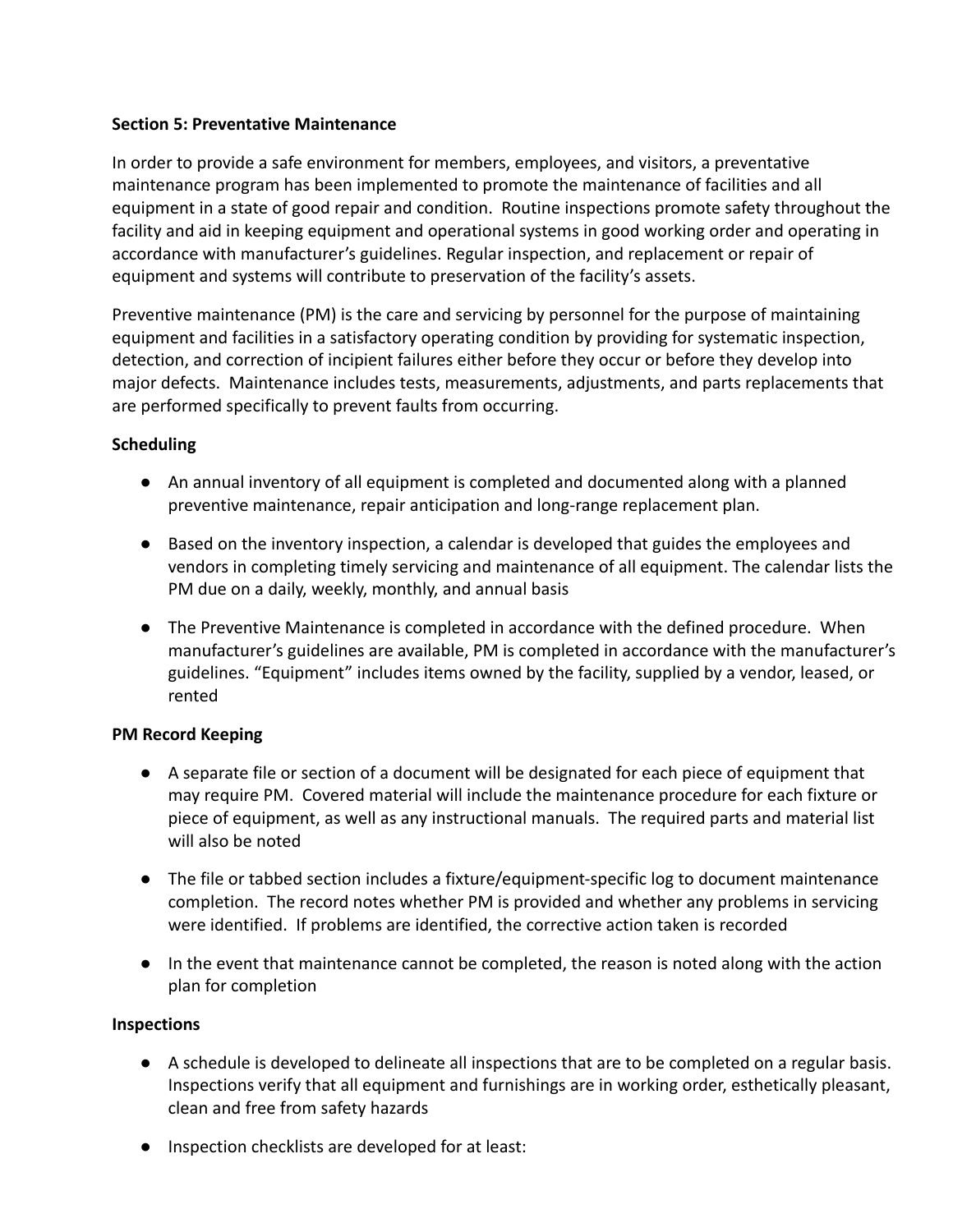- o The building
	- Exterior inspection will be conducted and documented weekly
	- **·** Interior inspection will be conducted and documented weekly
		- ❖ Windows, screens
		- ❖ Walls
		- ❖ Doors and door frames
		- ❖ Paint/wall coverings
		- ❖ Flooring

Condition of flooring

Torn or missing flooring

Cove base integrity

Cleanliness of flooring

- ❖ Decorative accessories
- Building inspection includes at a minimum:
	- ❖ Heating and air conditioning systems
	- ❖ Water temperatures
	- ❖ Plumbing fixtures and functionality
	- ❖ Ice machine
	- ❖ Ventilation ducts, including clothes dryer ducts
	- ❖ Electronic doors
	- ❖ Cement cracks
	- ❖ Generators
	- ❖ Sprinkler systems (seasonal)
	- ❖ Wiring and electrical outlets
	- ❖ Gas and chemical storage
	- ❖ Emergency lighting
	- ❖ Drains and gutters
	- ❖ Storage areas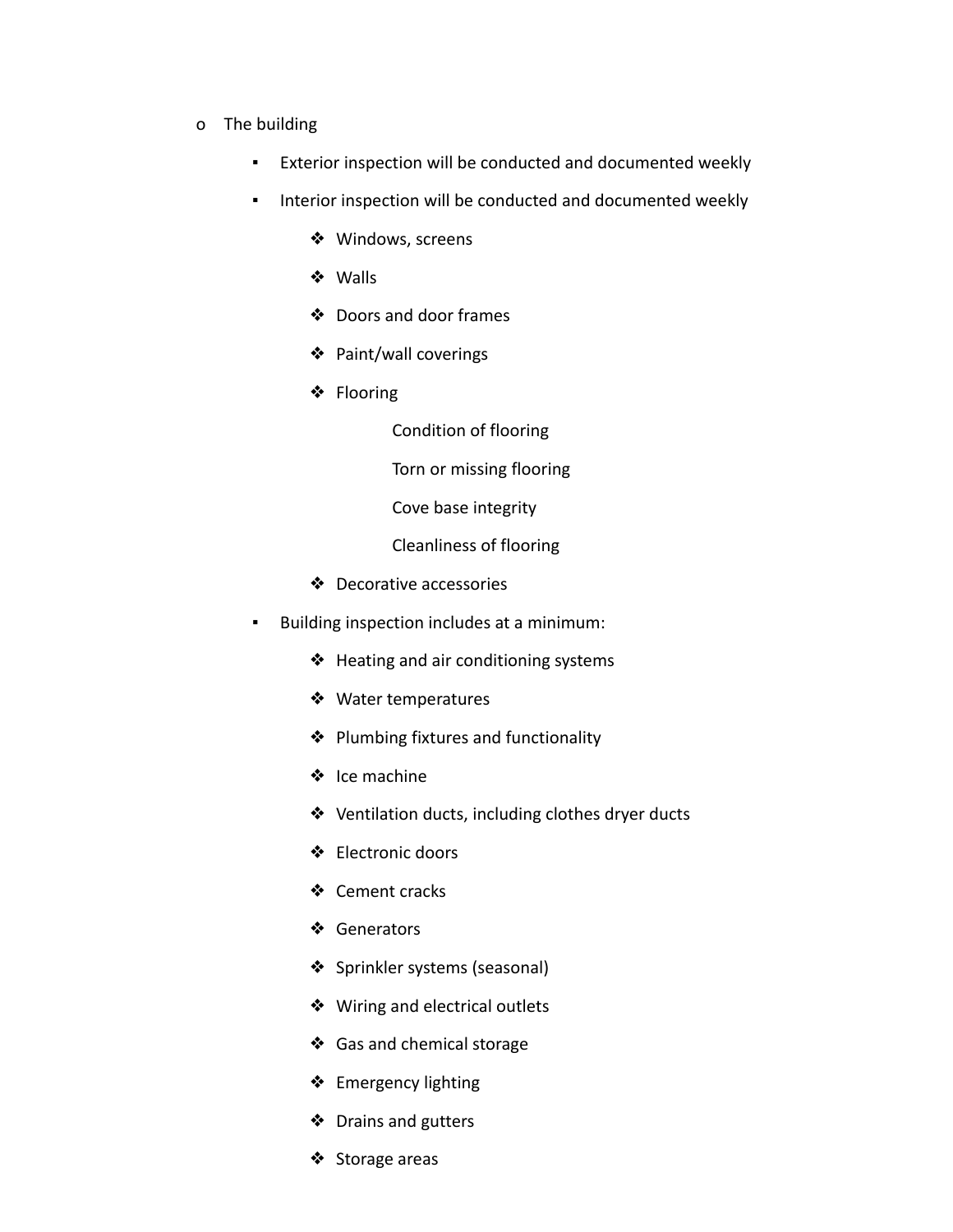- ❖ Refrigerators and freezers
- ❖ Mechanical ventilation systems
- ❖ Utility and housekeeping storage areas, including all chemicals
- ❖ Areas behind large equipment, such as refrigerators, stoves, washers, dryers, and fans
- o Lobby and Common areas will be inspected and documented weekly

### **Work Orders and Service Requests**

- A system for work orders will be established among all employees
- The work order system includes documentation of:
	- o The problem
	- o Date the problem was identified
	- o Who was notified
	- o Correction action (servicing, repair or replacement)
	- o Completion date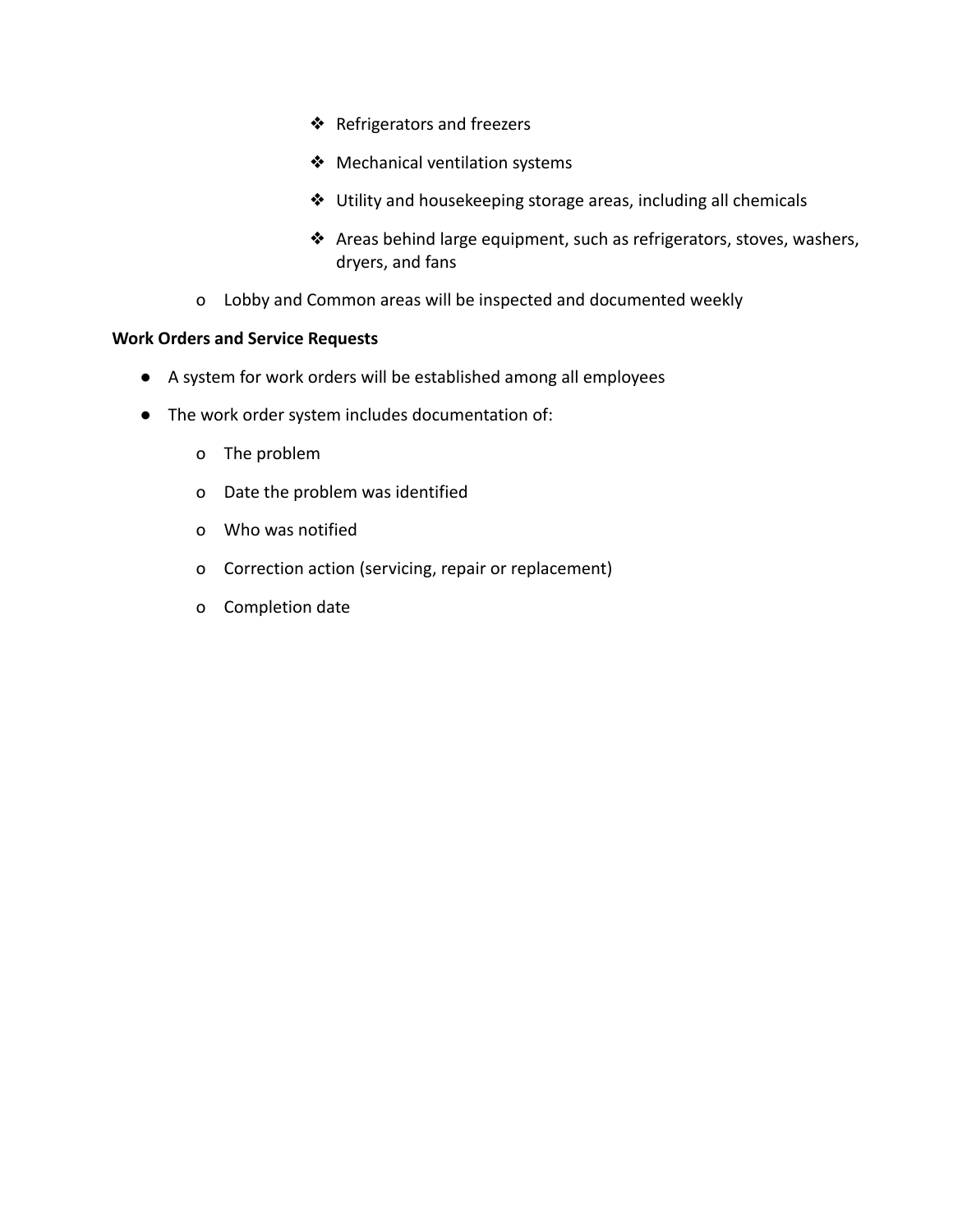# **Section 6: CPR and Basic First Aid Training**

Cardiopulmonary Resuscitation (CPR) and First Aid training gives you the information and the skills you need to help in an emergency. Training on CPR and Basic First Aid is provided by The Thoreau Club through the American Red Cross. The Thoreau Club will also accept current certifications administered by the American Heart Association. To help ensure the health and safety of all staff, members, and participants, The Thoreau Club requires all staff to maintain current certifications in CPR and Basic First Aid.

Below you will find an inclusive, but not an exhaustive, list of injuries, illnesses, and medical conditions that are covered in the CPR and First Aid training provided by The Thoreau Club.

#### Cardiopulmonary Resuscitation (CPR)

| Scene and victim assessment            | Choking emergencies                    |
|----------------------------------------|----------------------------------------|
| Chest compressions                     | Rescue breathing and airway management |
| Automated External Defibrillator (AED) |                                        |

#### Sudden Illness

| Changes in level of consciousness (LOC) | Nausea or vomiting   |
|-----------------------------------------|----------------------|
| Blurred or loss of vision               | Difficulty breathing |
| Diabetic emergencies                    | Seizure and stroke   |
| Shock                                   |                      |

#### Skin and Soft Tissue Injuries

| Open wounds: abrasions, lacerations, avulsions, and           | Blunt force trauma and internal bleeding     |  |
|---------------------------------------------------------------|----------------------------------------------|--|
| puncture wounds                                               |                                              |  |
| Head and face injuries: nosebleeds, eye injuries, injuries to | Burns: electrical, chemical, radiation (sun) |  |
| the mouth and teeth                                           |                                              |  |

#### Poisoning

| Spider bites and insect bites/stings            | Snake bites |
|-------------------------------------------------|-------------|
| Chemical poisoning: ingested, inhaled, absorbed |             |

#### Heat-related and Cold-related Illnesses and Emergencies

| He:<br>ieat stroke<br>xhaustion<br>.<br>V <sup>2</sup><br>oνk<br>гег<br>. | trostbite<br>ano<br>шы |
|---------------------------------------------------------------------------|------------------------|
|---------------------------------------------------------------------------|------------------------|

#### Injuries to Muscles, Bones, and Joints

Splinting and Bone fractures

In any accident that requires more advanced care than Basic First Aid training provides, immediately call 911 to request Emergency Medical Services. Always use appropriate Personal Protective Equipment (PPE) when providing First Aid.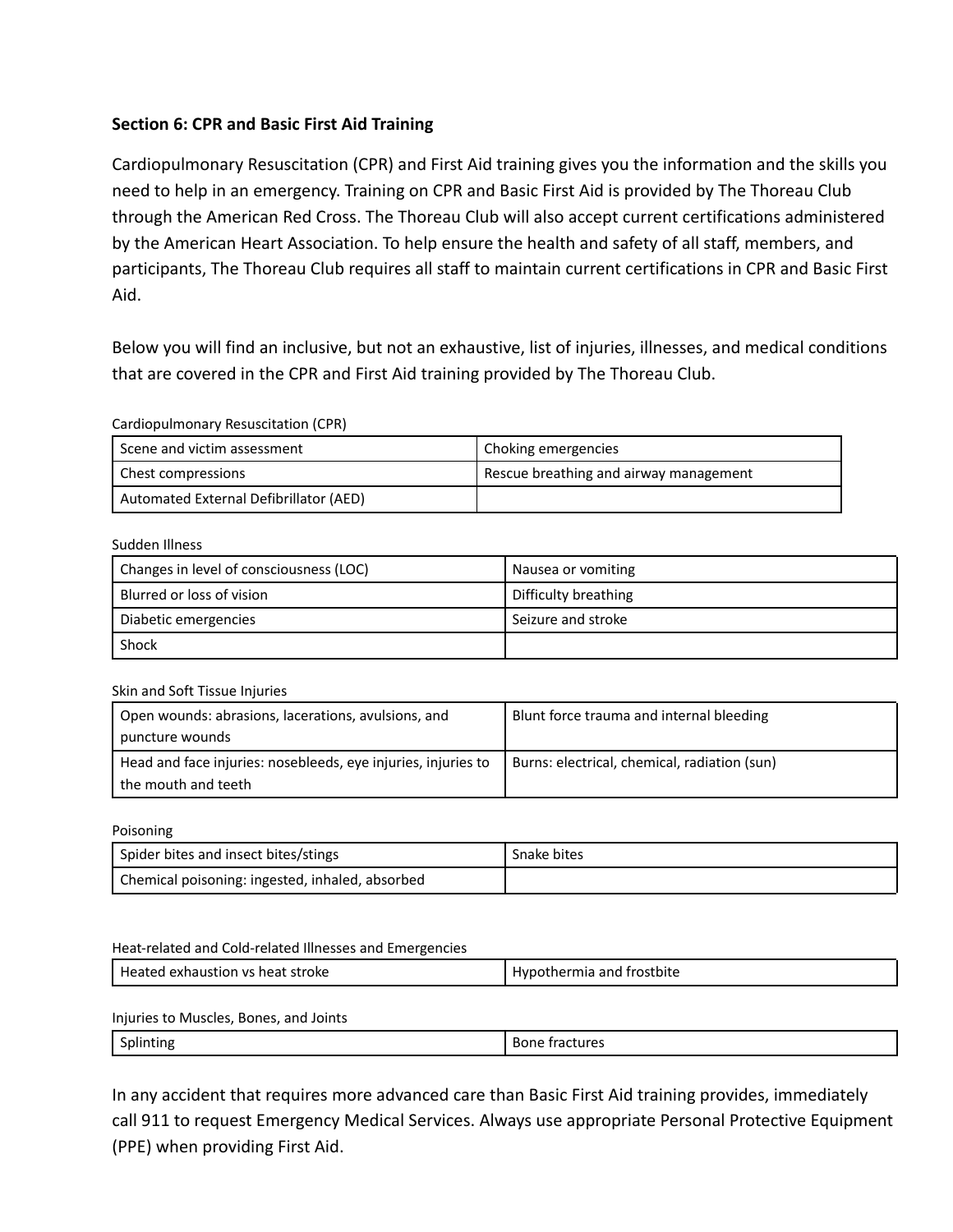# **Section 7: Record Keeping Procedures**

Good record keeping is the foundation of a scientific approach to occupational safety. Without records, it is impossible to analyze or measure the success of a safety program. The Thoreau Club is responsible for maintaining records of all applicable safety-related programs. The records will be kept with Rob Wood, Director of Human Resources.

The OSHA Form 300 log of work-related injuries and illnesses will be posted annually with Human Resources. The Thoreau Club will request that any OSHA safety officer provide a written request for any documents needed for, during, or after an inspection. This will ensure there is no confusion if a citation is issued for failure to provide documentation.

The following is a list of common regulations where documentation retention will occur.

- Personal Protective Equipment (PPE)
	- o Retain written certifications of hazard assessments and employee training for the duration of employment for all employees exposed to identified hazards
- Hazard Communication
	- o Safety Data Sheet binders (SDS's) will be located throughout the premises. One behind the Front Desk (compiling all chemicals; pool, cleaning chemicals, maintenance chemicals), one in the Pool Pump Room (pool related chemicals only), and one in the Maintenance Garage (cleaning chemicals and maintenance chemicals). These binders will contain all the manufacturer's safety data sheets of hazardous chemicals in the workplace. Documentation of employees with exposure to hazardous chemicals will be maintained for the duration of employment plus 30 years.
- Bloodborne Pathogens
	- o The Thoreau Club will develop and write a program to train and protect employees that are expected to have work exposure to bloodborne pathogens. Records for this training are to be kept for a minimum of three years. A record of employees that are exposed to bloodborne pathogens will be kept for the duration of employment plus 30 years.
- Employee Exposure/Medical Records
	- o The Thoreau Club will retain employee exposure and medical records for the duration of employment plus 30 years.
- OSHA Form 300 and 301 Reports
	- o The Thoreau Club will maintain and certify annually with the OSHA 301 Incident Report form. OSHA 300 forms will be retained for five years following the year the records cover

The following is a list of incidents that The Thoreau Club will report to OSHA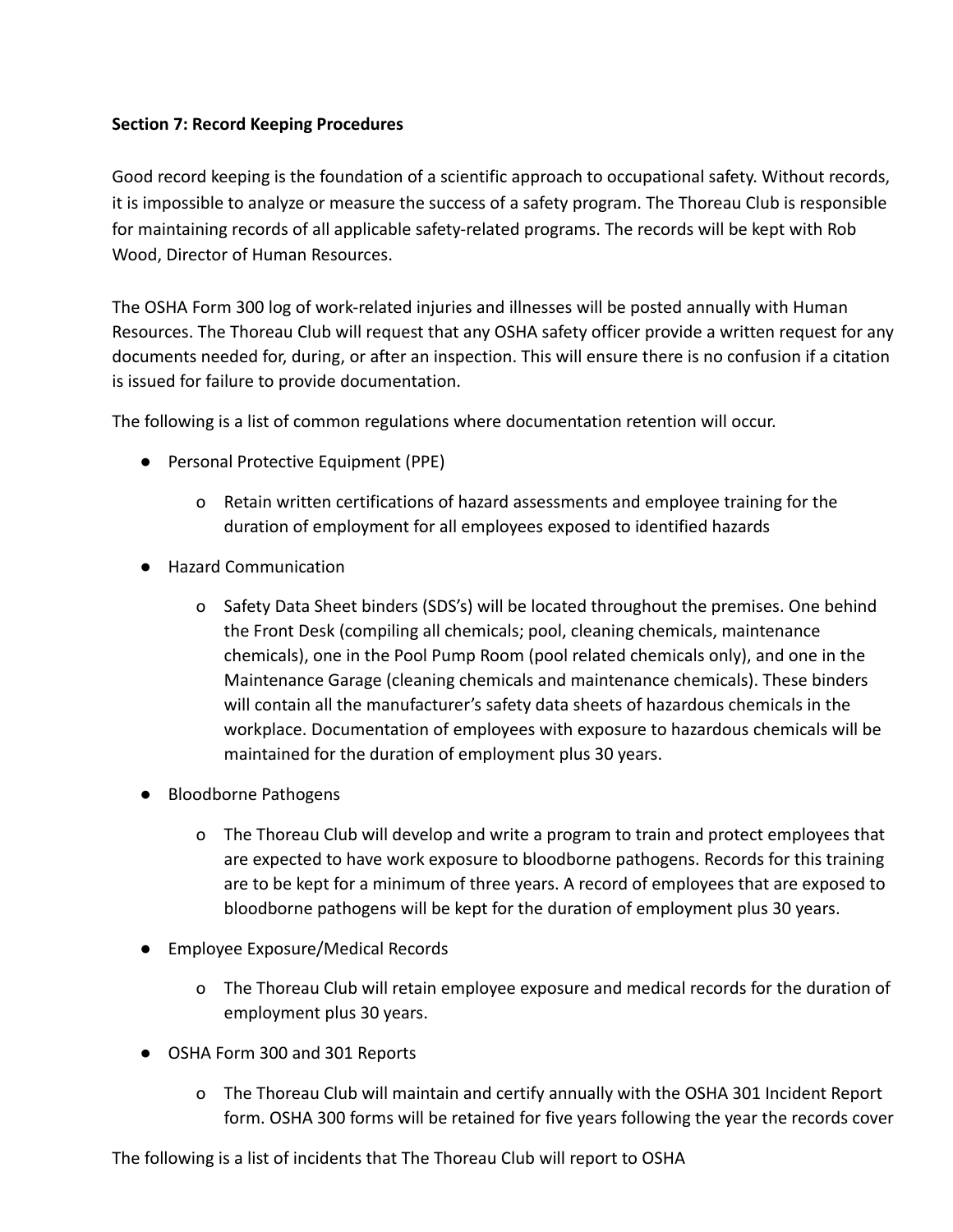- The Thoreau Club will report any work-related fatalities within 8 hours
- Work-related injuries or illnesses that result in loss of consciousness, days away from work, restricted work, or transfer to another job
- Work-related injury or illness requiring medical treatment beyond first aid; or
- Work-related diagnosed case of cancer, chronic irreversible diseases, fractured or cracked bones or teeth, and punctured eardrums
- Work related cases involving needle sticks and sharps injuries, medical removal, hearing loss and tuberculosis. Additionally, amputations, loss of an eye, or hospitalization of a worker has to be reported by the employer within 24 hours.

As a best practice, keep a record of all first-aid treatments even if the injury is not significant enough to be considered recordable.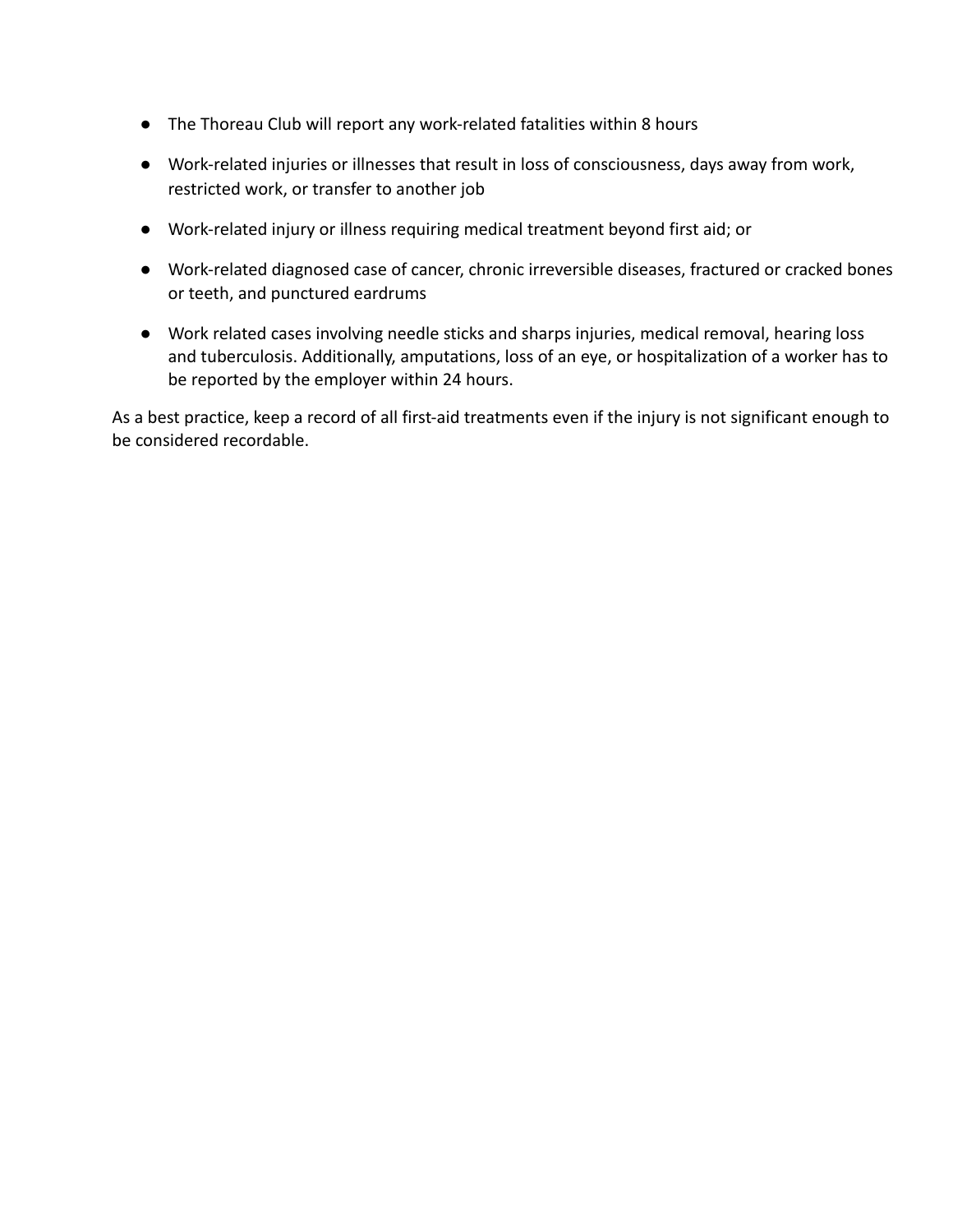#### **Section 8: Employee's Report of Injury Form**

**Instructions**: Employees shall use this form to report all work related injuries, illnesses, or "near miss" events (which could have caused an injury or illness) – *no matter how minor*. This helps us to identify and correct hazards before they cause serious injuries. This form shall be completed by employees as soon as possible and given to a supervisor for further action.

| I am reporting a work related: a Injury a Illness a Near miss                                   |                           |  |  |
|-------------------------------------------------------------------------------------------------|---------------------------|--|--|
| Your Name:                                                                                      |                           |  |  |
| Job title:                                                                                      |                           |  |  |
| Supervisor:                                                                                     |                           |  |  |
| Have you told your supervisor about this injury/near miss? @ Yes @ No                           |                           |  |  |
| Date of injury/near miss:                                                                       | Time of injury/near miss: |  |  |
| Names of witnesses (if any):                                                                    |                           |  |  |
| Where, exactly, did it happen?                                                                  |                           |  |  |
| What task were you completing at the time?                                                      |                           |  |  |
| Describe step by step what led up to the injury/near miss. (continue on the back if necessary): |                           |  |  |
| What could have been done to prevent this injury/near miss?                                     |                           |  |  |
| What parts of your body were injured? If a near miss, how could you have been hurt?             |                           |  |  |
| Did you see a doctor about this injury/illness? 2 Yes 2 No                                      |                           |  |  |
| If yes, whom did you see?                                                                       | Doctor's phone number:    |  |  |
| Date:                                                                                           | Time:                     |  |  |
| Has this part of your body been injured before? @ Yes @ No                                      |                           |  |  |
| If yes, when?                                                                                   | Supervisor:               |  |  |
| Your signature:                                                                                 | Date:                     |  |  |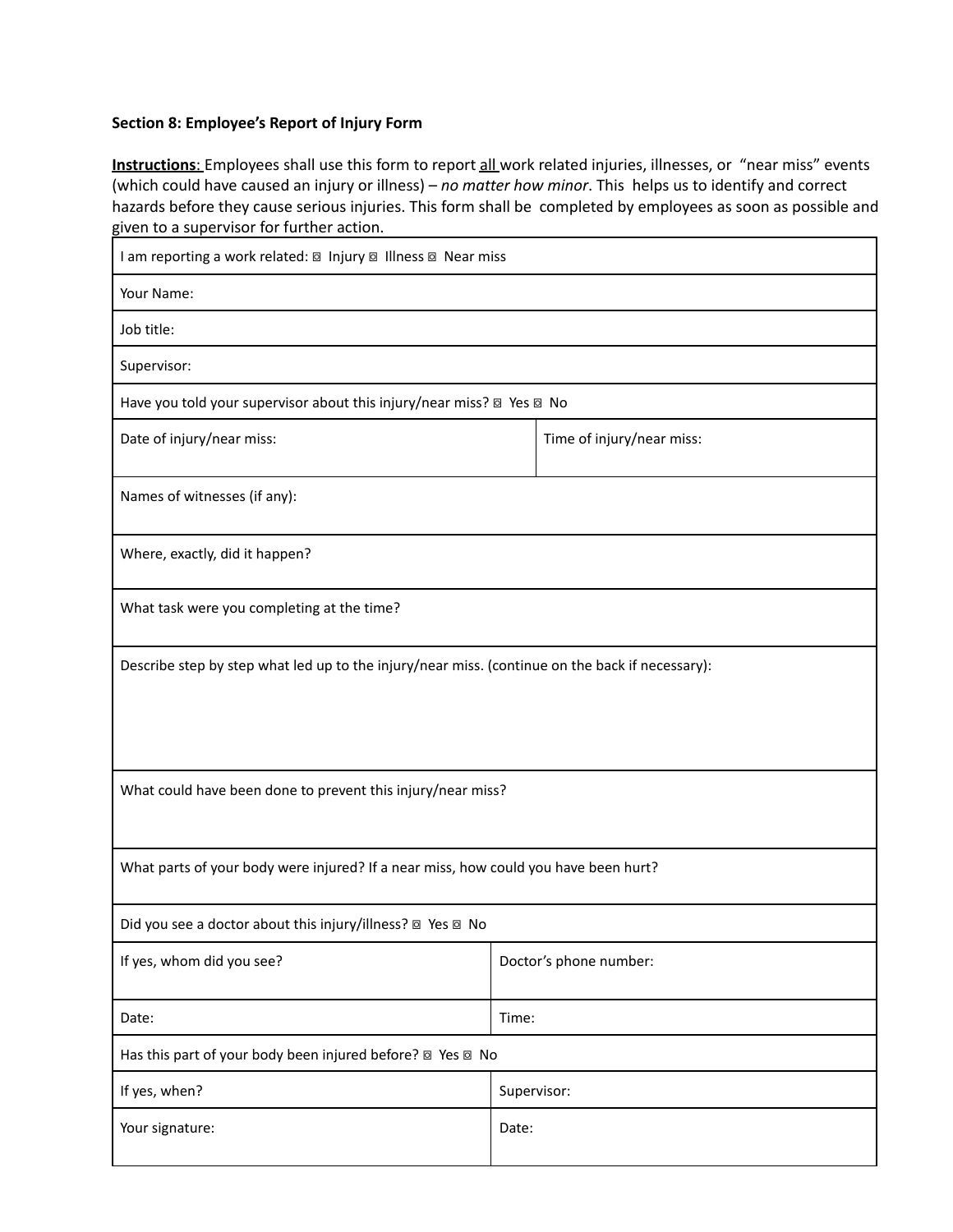# **Supervisor's Accident Investigation Form**

|                               |  |           | ,我们也不能在这里的,我们也不能在这里的,我们也不能在这里的,我们也不能不能不能不能不能不能不能不能不能不能。""我们的,我们也不能不能不能不能不能不能不能不能                                      |  |
|-------------------------------|--|-----------|-----------------------------------------------------------------------------------------------------------------------|--|
|                               |  |           | Describe fully how the accident happened? What was the employee doing prior to the event? What equipment, tools were  |  |
|                               |  |           | <u> 1980 - Johann Stoff, amerikan bestein de stad in de stad in de stad in de stad in de stad in de stad in de st</u> |  |
|                               |  |           |                                                                                                                       |  |
|                               |  |           |                                                                                                                       |  |
|                               |  |           |                                                                                                                       |  |
|                               |  |           | ,我们也不能在这里的人,我们也不能在这里的人,我们也不能在这里的人,我们也不能在这里的人,我们也不能在这里的人,我们也不能在这里的人,我们也不能在这里的人,我们                                      |  |
|                               |  |           | <u> 1989 - Johann Stoff, deutscher Stoff, der Stoff, der Stoff, der Stoff, der Stoff, der Stoff, der Stoff, der S</u> |  |
|                               |  |           | Recommended preventive action to take in the future to prevent reoccurrence: [14] [14] [14] [14] [14] [14] [14        |  |
|                               |  |           |                                                                                                                       |  |
| <b>Supervisor Name</b>        |  | Signature | Date                                                                                                                  |  |
| Safety Council Representative |  | Signature | Date                                                                                                                  |  |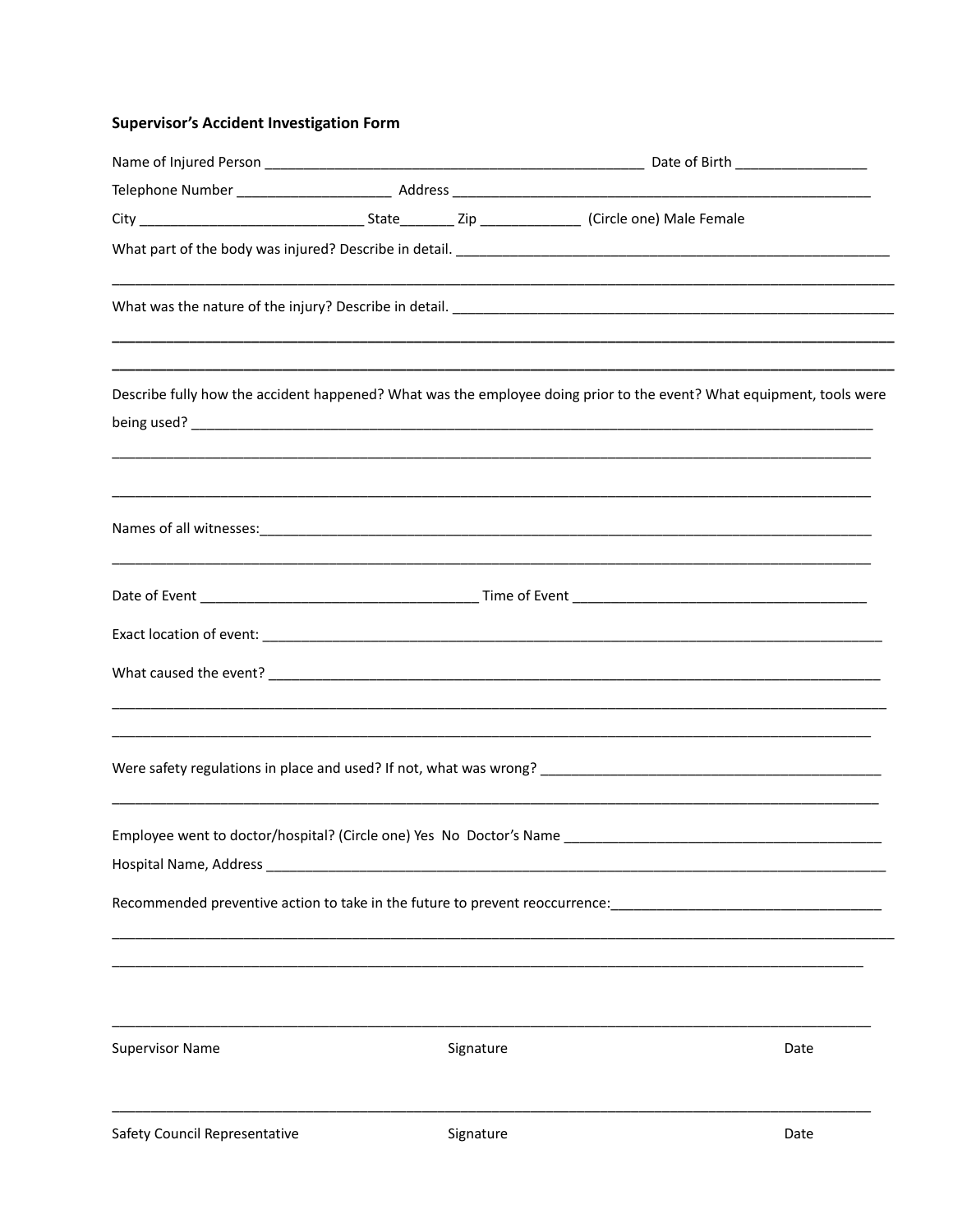#### **Incident Investigation Report**

**Instructions**: Complete this form as soon as possible after an incident that results in serious injury or illness.

(Optional: Use to investigate a minor injury or near miss that *could have resulted in a serious injury or illness*.)

| This is a report of a: $\circledcirc$ Death $\circledcirc$ Lost Time $\circledcirc$ Dr. Visit Only $\circledcirc$ First Aid Only $\circledcirc$ Near Miss |  |  |  |
|-----------------------------------------------------------------------------------------------------------------------------------------------------------|--|--|--|
| Date of incident:                                                                                                                                         |  |  |  |

| Step 1: Injured employee (complete this part for each injured employee) |                                                                                                                                    |                                                                                                 |  |
|-------------------------------------------------------------------------|------------------------------------------------------------------------------------------------------------------------------------|-------------------------------------------------------------------------------------------------|--|
| Name:                                                                   |                                                                                                                                    | Age:                                                                                            |  |
| Department:                                                             | Job title at time of incident:                                                                                                     |                                                                                                 |  |
| Part of body affected: (shade all that apply)                           | Nature of injury: (most<br>serious one)<br>Abrasion, scrapes<br>o<br>Amputation<br>o<br>Broken bone<br>o<br><b>Bruise</b><br>o     | This employee works:<br>□ Regular full time<br>□ Regular part time<br>□ Seasonal<br>□ Temporary |  |
|                                                                         | Burn (heat)<br>o<br>Burn (chemical)<br>o                                                                                           | Months with<br>this employer:                                                                   |  |
|                                                                         | 回 Concussion (to the head) 回<br>Crushing Injury                                                                                    | Months doing<br>this job:                                                                       |  |
|                                                                         | 2 Cut, laceration, puncture ■<br>Hernia<br>Illness<br>o<br>⊠ Sprain, strain<br>Damage to a body system:<br>o<br>□ Other __________ | Notes:                                                                                          |  |

| <b>Step 2: Describe the incident</b>                                                                     |             |  |  |
|----------------------------------------------------------------------------------------------------------|-------------|--|--|
| Exact location of the incident:                                                                          | Exact time: |  |  |
| During meal period <sup>®</sup> Working overtime <sup>®</sup> On-site but not working <sup>®</sup> Other |             |  |  |
| Names of witnesses (if any):                                                                             |             |  |  |
|                                                                                                          |             |  |  |
|                                                                                                          |             |  |  |
|                                                                                                          |             |  |  |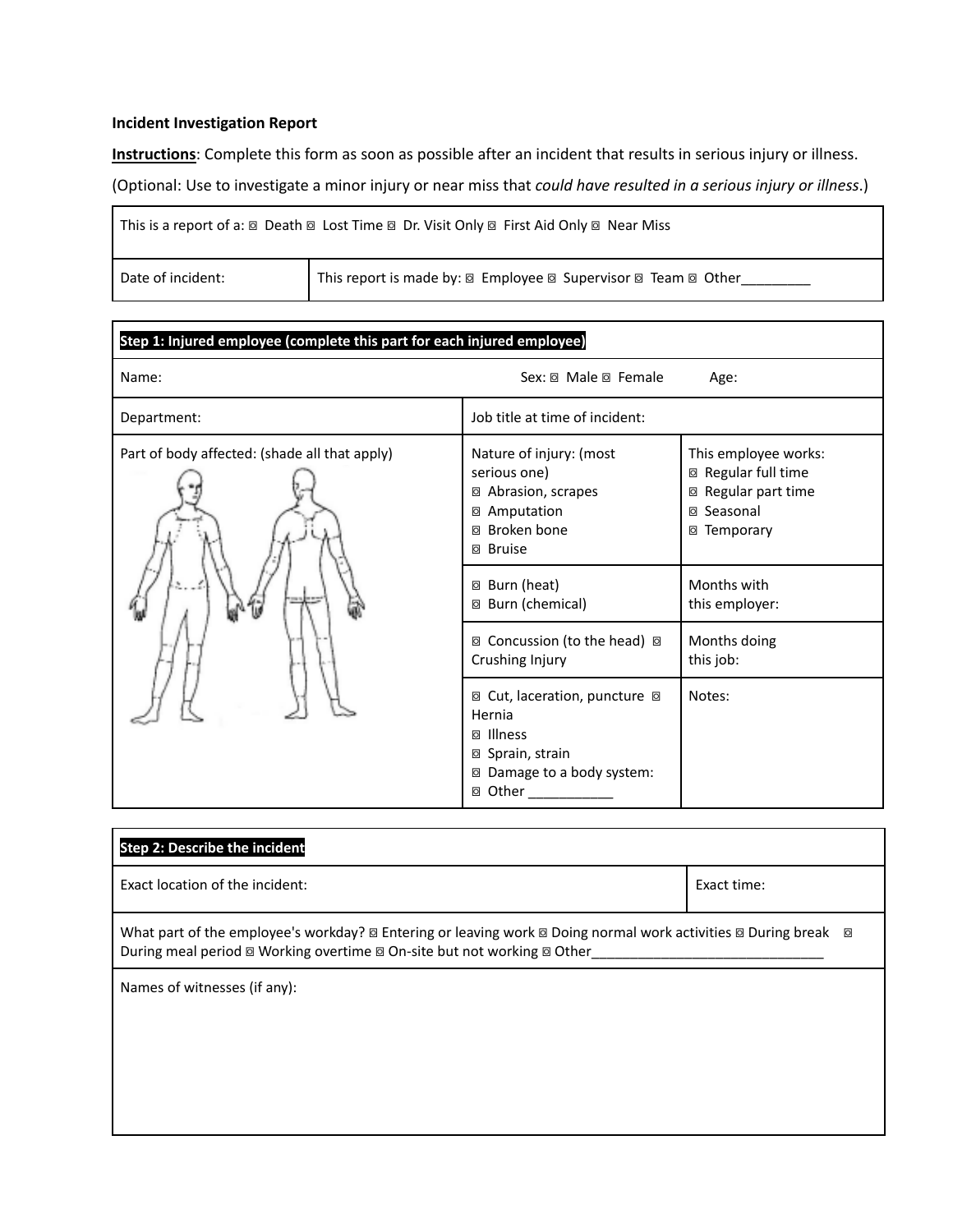| Total number of<br>attachments:                                                                                                                                                                                                                                                                                                                                                                                                                                                                             | Written witness<br>statements:                                                 | Photographs:                                                                                                                                                                                                                                                                                                                                                                                                                                                                                        | Maps and/or<br>drawings: |
|-------------------------------------------------------------------------------------------------------------------------------------------------------------------------------------------------------------------------------------------------------------------------------------------------------------------------------------------------------------------------------------------------------------------------------------------------------------------------------------------------------------|--------------------------------------------------------------------------------|-----------------------------------------------------------------------------------------------------------------------------------------------------------------------------------------------------------------------------------------------------------------------------------------------------------------------------------------------------------------------------------------------------------------------------------------------------------------------------------------------------|--------------------------|
| What personal protective equipment was being used (if any)?                                                                                                                                                                                                                                                                                                                                                                                                                                                 |                                                                                |                                                                                                                                                                                                                                                                                                                                                                                                                                                                                                     |                          |
| Describe, step-by-step the events that led up to the injury. Include names of any machines, parts, objects, tools,<br>materials and other important details.                                                                                                                                                                                                                                                                                                                                                |                                                                                |                                                                                                                                                                                                                                                                                                                                                                                                                                                                                                     |                          |
|                                                                                                                                                                                                                                                                                                                                                                                                                                                                                                             |                                                                                |                                                                                                                                                                                                                                                                                                                                                                                                                                                                                                     |                          |
| Description continued on attached sheets: @                                                                                                                                                                                                                                                                                                                                                                                                                                                                 |                                                                                |                                                                                                                                                                                                                                                                                                                                                                                                                                                                                                     |                          |
| Step 3: Why did the incident happen?                                                                                                                                                                                                                                                                                                                                                                                                                                                                        |                                                                                |                                                                                                                                                                                                                                                                                                                                                                                                                                                                                                     |                          |
| Unsafe workplace conditions: (Check all that apply) @<br>Inadequate guard<br>□ Unguarded hazard<br>□ Safety device is defective<br>□ Tool or equipment defective<br>⊠ Workstation layout is hazardous<br>□ Unsafe lighting<br>□ Unsafe ventilation<br>□ Lack of needed personal protective equipment<br>□ Lack of appropriate equipment / tools<br>□ Unsafe clothing<br>□ No training or insufficient training<br><b>◎ Other:</b><br>Why did the unsafe conditions exist?<br>Why did the unsafe acts occur? |                                                                                | Unsafe acts by people: (Check all that apply)<br>□ Operating without permission<br>□ Operating at unsafe speed<br>□ Servicing equipment that has power to it<br>□ Making a safety device inoperative<br>□ Using defective equipment<br>□ Using equipment in an unapproved way<br>□ Unsafe lifting<br>□ Taking an unsafe position or posture<br>□ Distraction, teasing, horseplay<br>□ Failure to wear personal protective equipment<br>□ Failure to use the available equipment / tools<br>□ Other: |                          |
|                                                                                                                                                                                                                                                                                                                                                                                                                                                                                                             |                                                                                |                                                                                                                                                                                                                                                                                                                                                                                                                                                                                                     |                          |
| Is there a reward (such as "the job can be done more quickly", or "the product is less likely to be damaged") that may<br>have encouraged the unsafe conditions or acts? @ Yes @ No If yes, describe:                                                                                                                                                                                                                                                                                                       |                                                                                |                                                                                                                                                                                                                                                                                                                                                                                                                                                                                                     |                          |
| Were the unsafe acts or conditions reported prior to the incident? <sup>®</sup> Yes <sup>®</sup> No                                                                                                                                                                                                                                                                                                                                                                                                         |                                                                                |                                                                                                                                                                                                                                                                                                                                                                                                                                                                                                     |                          |
|                                                                                                                                                                                                                                                                                                                                                                                                                                                                                                             | Have there been similar incidents or near misses prior to this one? 2 Yes 2 No |                                                                                                                                                                                                                                                                                                                                                                                                                                                                                                     |                          |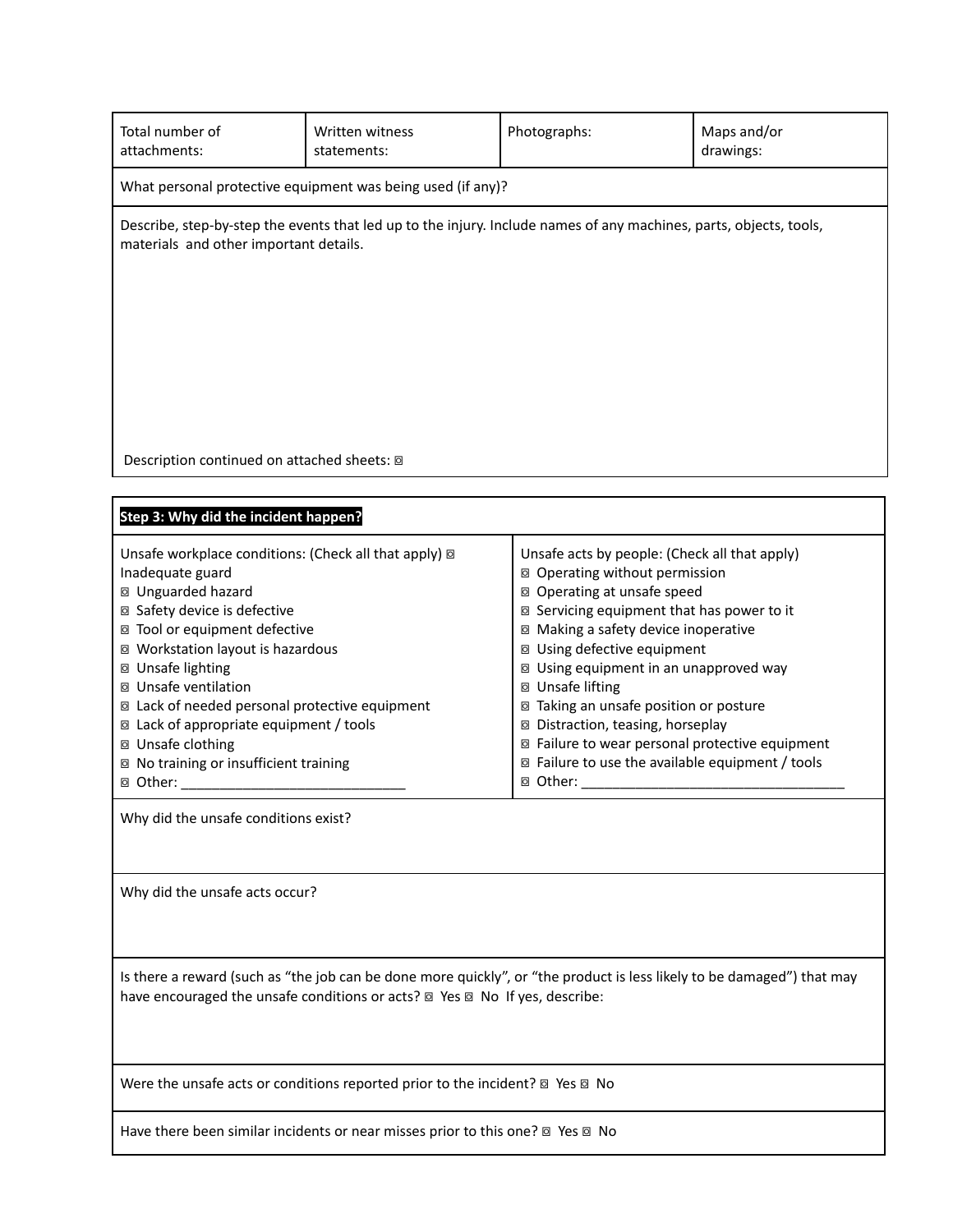#### **What changes do you suggest to prevent this incident/near miss from happening again?**

**a** Stop this activity a Guard the hazard a Train the employee(s) a Train the supervisor(s) a Redesign task steps a Redesign workstation @ Write a new policy/rule @ Enforce existing policy @ Routinely inspect for the hazard @ Personal Protective Equipment @ Other: \_\_\_\_

What should be (or has been) done to carry out the suggestion(s) checked above?

Description continued on attached sheets:  $\boxdot$ 

| Step 5: Who completed and reviewed this form? (Please Print) |        |  |
|--------------------------------------------------------------|--------|--|
| Written by:                                                  | Title: |  |
| Department:                                                  | Date:  |  |
| Names of investigation team members:                         |        |  |
|                                                              |        |  |
|                                                              |        |  |
|                                                              |        |  |
|                                                              |        |  |
|                                                              |        |  |
| Reviewed by:                                                 | Title: |  |
|                                                              | Date:  |  |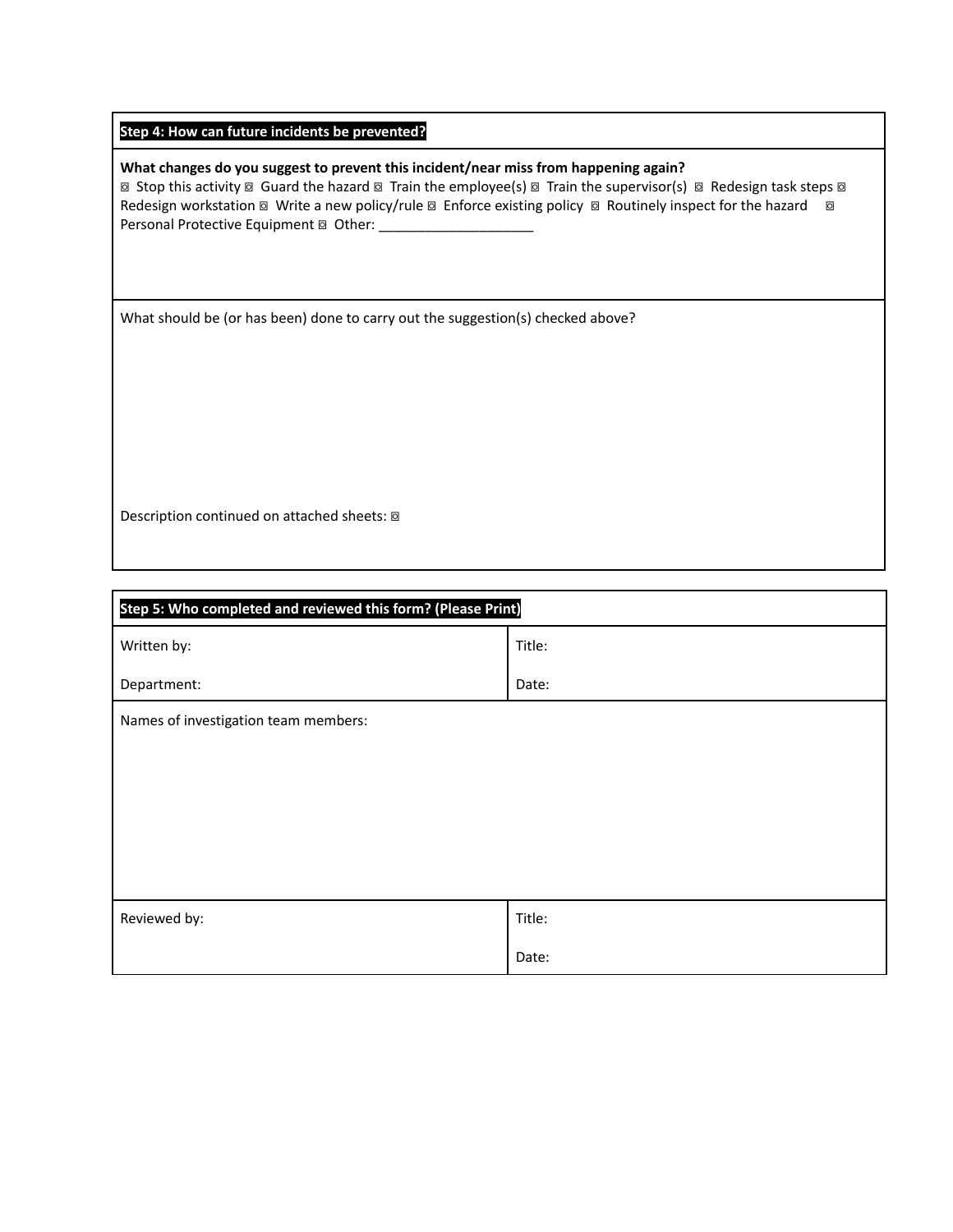# **Section 9: Emergency Action Plans**

# **Medical Emergency**

- 1. Survey the scene; evaluate personal safety issues.
- 2. Request assistance (SHOUT FOR HELP)
- 3. Call 911
- 4. Provide the following information:
	- a. Number and location of victim(s)
	- b. Nature of injury or illness
	- c. Hazards involved
	- d. Nearest entrance (emergency access point)
- 5. Alert trained employees to respond to the victim's location and bring a first aid kit and Automated External Defibrillator (AED).

# Location of First Aid Kits and Automated External Defibrillator(s)

First Aid Kit: Member Services Desk, Aquatics Facility,

Automated External Defibrillator: Member Services Desk, Fitness Center (1st Floor).

- 6. Only trained responders should provide first aid assistance.
- 7. Do not move the victim unless the victim's location is unsafe.
- 8. Take "Standard Precautions" to prevent contact with body fluids and exposure to bloodborne pathogens by utilizing the appropriate Personal Protective Equipment (PPE).
- 9. Meet the ambulance at the nearest entrance or emergency access point; direct them to victim(s).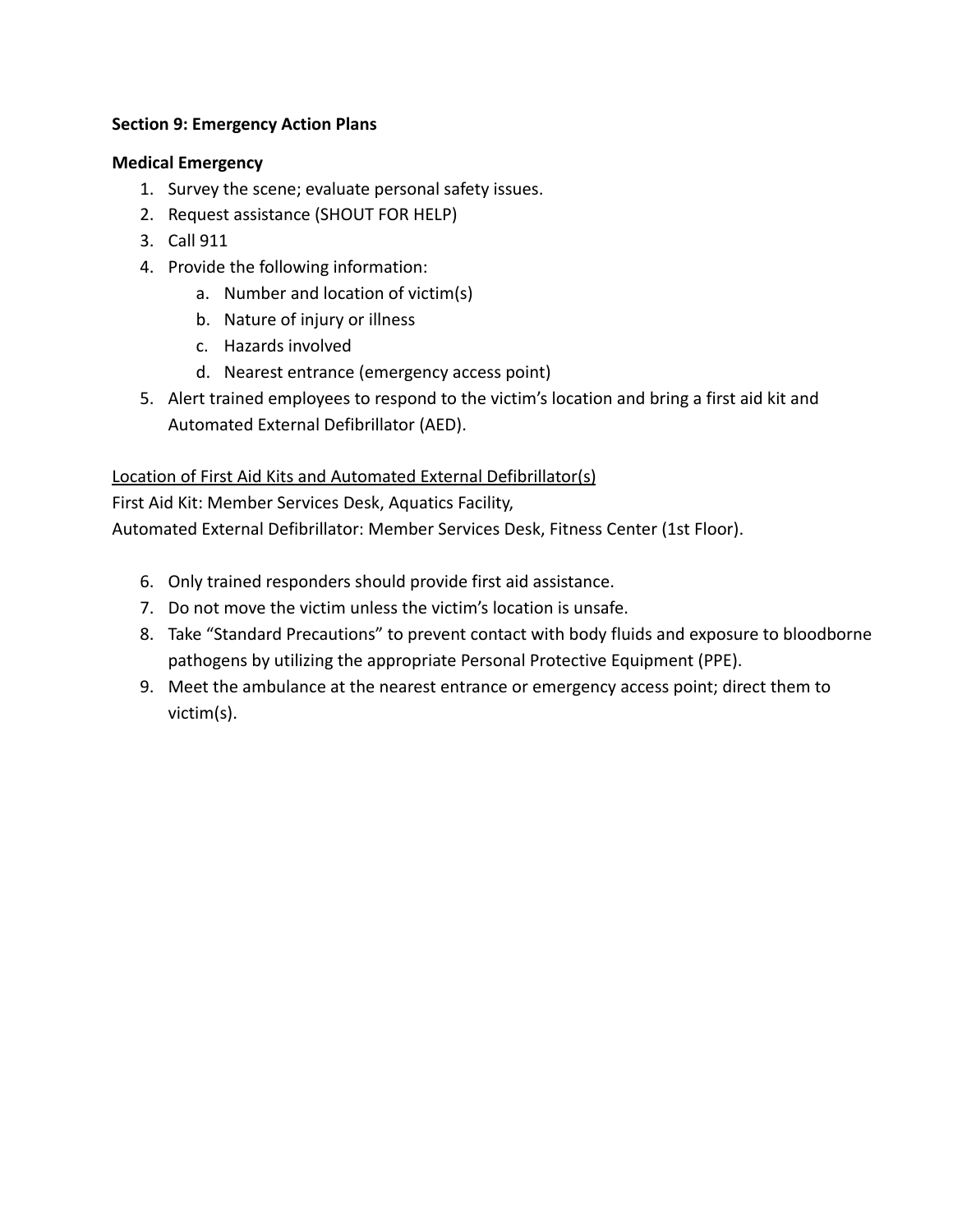# **Fire Emergency**

If a fire is reported, pull the fire alarm, (if available and not already activated) to warn occupants to evacuate. Then Dial 911 to alert the Fire Department. Provide the following information:

- 1. Business name and street address
	- a. The Thoreau Club, 275 Forest Ridge Road, Concord, MA 01742
- 2. Nature of fire
- 3. Fire location (building and floor)
- 4. Type of fire alarm (detector, pull station, sprinkler waterflow)
- 5. Location of fire alarm (building and floor)
- 6. Name of person reporting fire
- 7. Telephone number for return call

\*\*\*All staff to assist with and direct evacuation\*\*\*

# Evacuation Procedures

- 1. Evacuate all buildings along evacuation routes to primary and/or secondary assembly areas outside.
	- a. Primary assembly area: Member Parking Lot adjacent to Outdoor Fitness Center
	- b. Secondary evacuation: Employee Parking Lot
- 2. Redirect building occupants through stairs and exits *away from the fire*.
- 3. Prohibit use of elevators.
- 4. Evacuation team to account for all employees and visitors at the Assembly Area.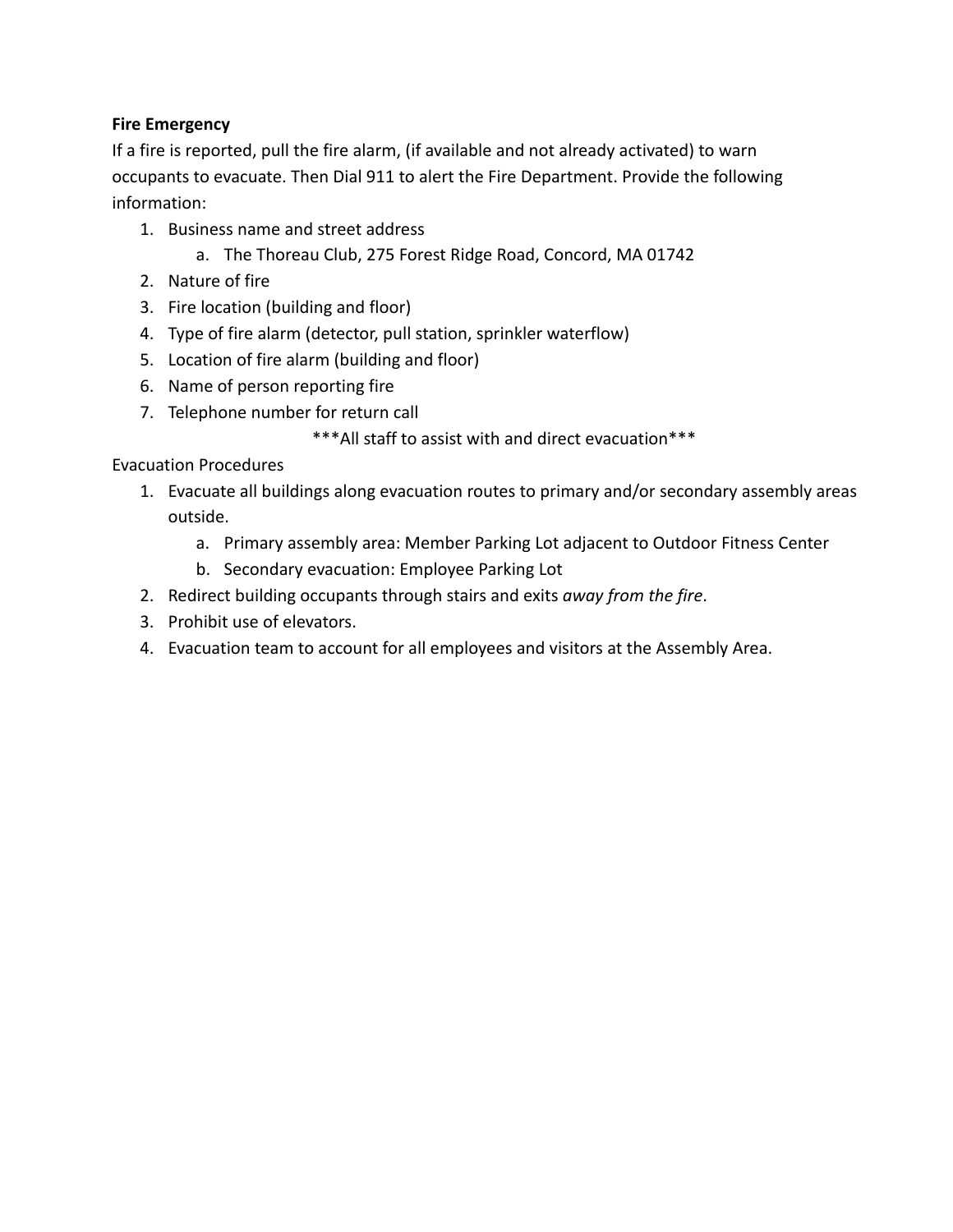# **Active Shooter & Workplace Violence**

# Profile of an Active Shooter

An Active Shooter is an individual actively engaged in killing or attempting to kill people in a confined and populated area, typically through the use of firearms.

# How to respond when an Active Shooter is in your vicinity

| $1 - RUN$                                                                                                | $2 - HIDE$                                                                                                              | 3 - FIGHT                                                                                                                                                                                            |
|----------------------------------------------------------------------------------------------------------|-------------------------------------------------------------------------------------------------------------------------|------------------------------------------------------------------------------------------------------------------------------------------------------------------------------------------------------|
| Have an escape route and<br>plan in mind.<br>Leave your belongings<br>behind.<br>Keep your hands visible | Hide in an area out of the<br>$\bullet$<br>active shooters view.<br>Block entry to your hiding<br>place and lock doors. | As a last resort and only<br>when your life is in<br>imminent danger.<br>Attempt to incapacitate the<br>active shooter.<br>Act with physical aggression<br>and throw items at the<br>active shooter. |
| **************<br>***************<br>CALL 911 WHEN IT IS SAFE TO DO SO                                   |                                                                                                                         |                                                                                                                                                                                                      |

How to respond when Law Enforcement arrives on the scene

- Remain calm and follow officers' instructions.
- Immediately raise hands and spread fingers.
- Avoid making quick movements towards officers such as attempting to hold on to them for safety.
- Avoid pointing, screaming, and/or yelling.
- Do not stop to ask officers for help or directions when evacuating. Just proceed in the direction from which the officers entered the premises.

Information you should provide to Law Enforcement

- Location of active shooter.
- Number of shooters, if more than one.
- Physical description of shooter(s).
- Number and type of weapon(s).
- Number of potential victims at the location.